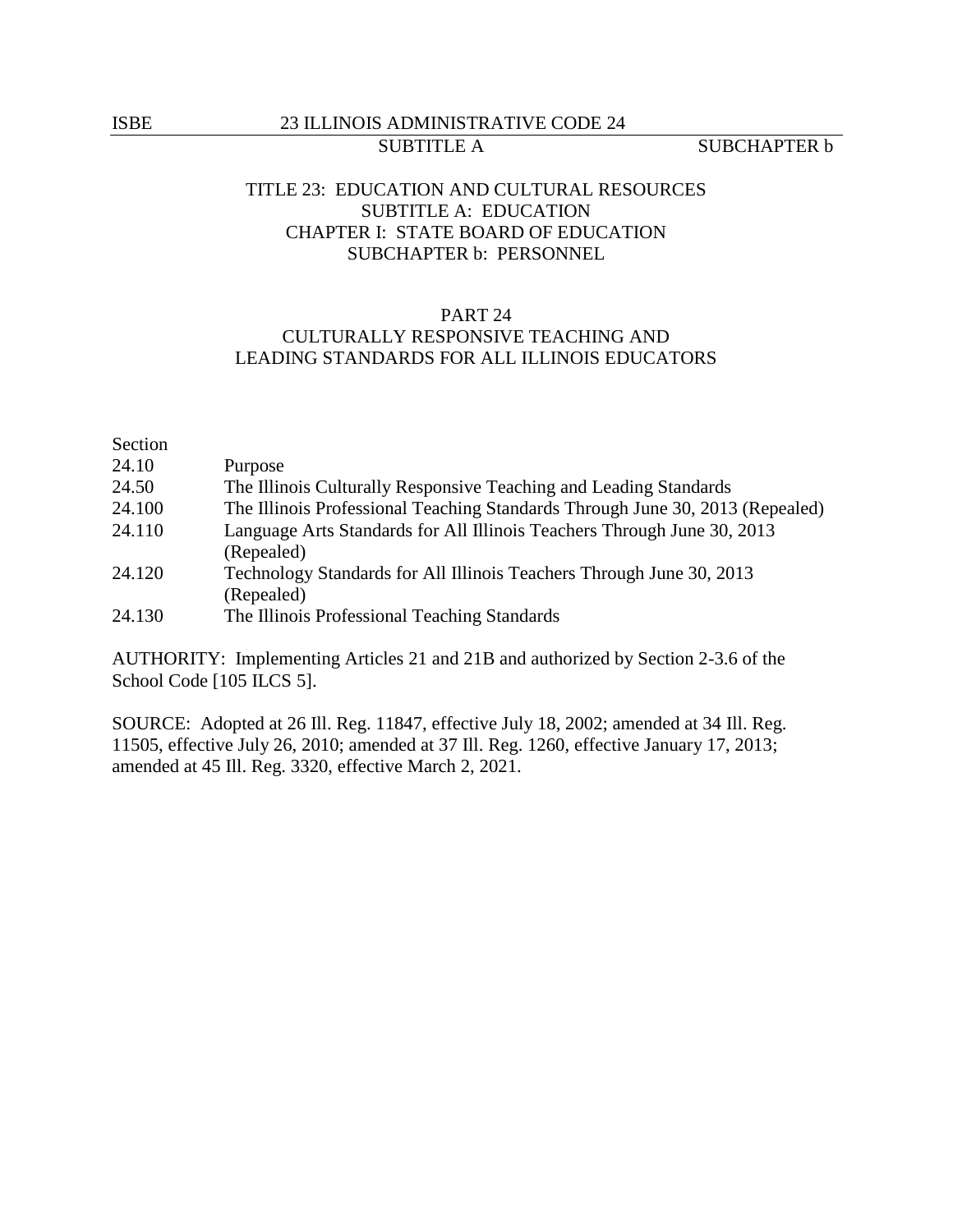### **Section 24.10 Purpose**

This Part establishes certain standards that shall apply to the issuance of all Illinois professional educator licenses endorsed in teaching, school support personnel, and administrative fields. The standards set forth in this Part shall apply both to candidates for licensure and to the programs that prepare them. That is:

- a) Beginning October 1, 2021, approval of any preparation program or course of study in any teaching, school support, or administrative field pursuant to the State Board of Education's rules for Certification (23 Ill. Adm. Code 25, Subpart C) shall be based on the congruence of that program's or course's content with the applicable standards identified in this Part.
- b) Programs already approved under 23 Ill. Adm. Code 25, Subpart C shall submit program alignment by October 1, 2025.

(Source: Amended at 45 Ill. Reg. 3320, effective March 2, 2021)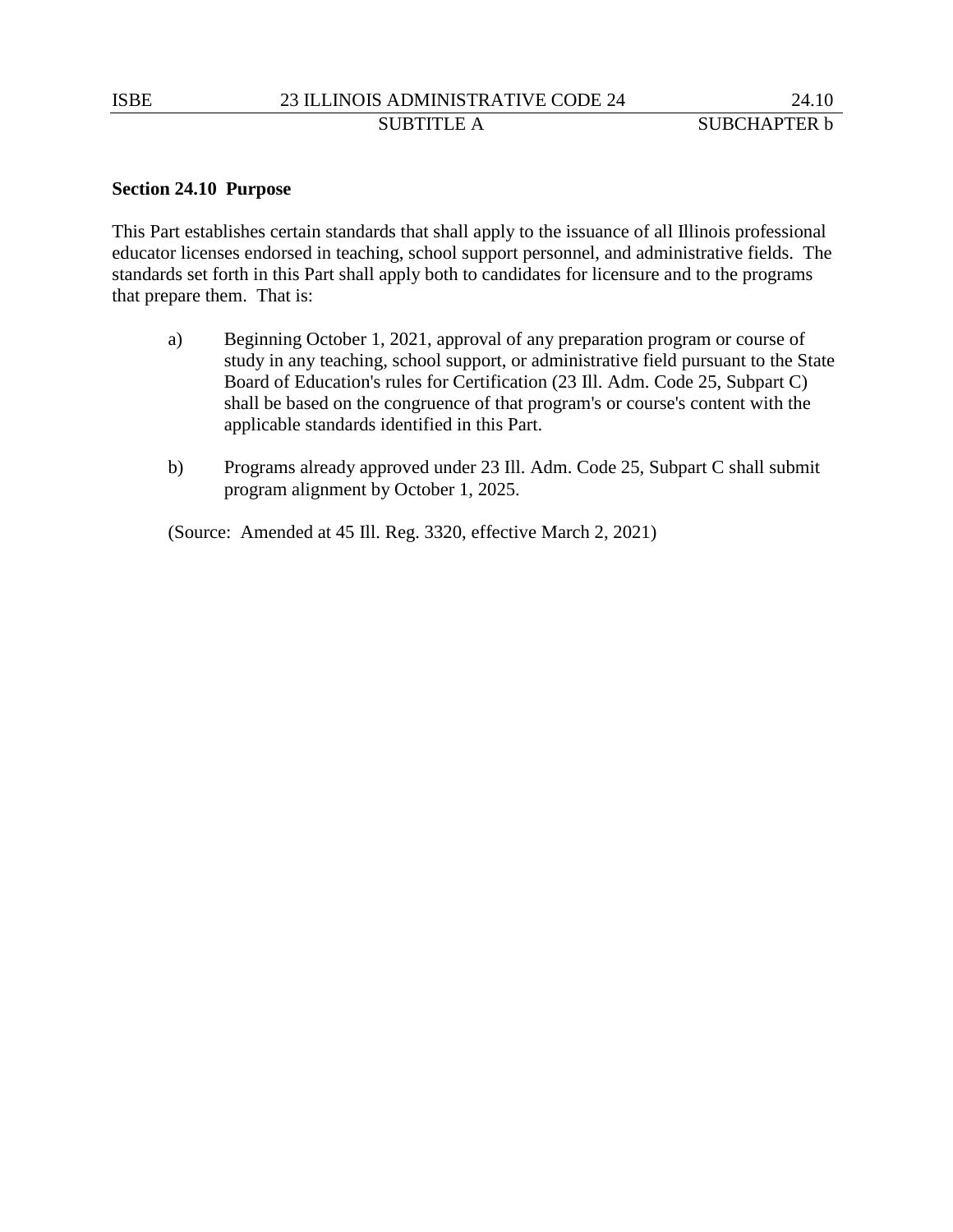### **Section 24.50 The Illinois Culturally Responsive Teaching and Leading Standards**

- a) Self-Awareness and Relationships to Others Culturally responsive teachers and leaders are reflective and gain a deeper understanding of themselves and how they impact others, leading to more cohesive and productive student development as it relates to academic and social-emotional development for all students. The culturally responsive teacher and leader will:
	- 1) Understand and value the notion that multiple lived experiences exist, that there is often not one "correct" way of doing or understanding something, and that what is seen as "correct" is most often based on our lived experiences.
	- 2) Approach their work and students with an asset-based mindset, affirming the validity of the students' backgrounds and identities.
	- 3) Know about their students and their lives outside of school, using this knowledge to build instruction that leverages prior knowledge and skills.
	- 4) Include representative, familiar content in the curriculum to legitimize students' backgrounds, while also exposing them to new ideas and worldviews different from their own.
	- 5) Engage in self-reflection about their own actions and interactions and what ideas and biases motivated those actions.
	- 6) Explore their own intersecting identities, how they were developed, and how they impact daily experience of the world.
	- 7) Recognize how their identity (race/ethnicity, national origin, language, sex and gender, gender identity, sexual orientation, physical/developmental/ emotional ability, socioeconomic class, religion, etc.) affects their perspectives and beliefs about pedagogy and students.
	- 8) Educate themselves about students' communities, cultures, and histories.
	- 9) Critically think about the institutions in which they find themselves, working to reform these institutions whenever and wherever necessary.
	- 10) Assess how their biases and perceptions affect their teaching practice and how they access tools to mitigate their own behavior (racism, sexism, homophobia, unearned privilege, Eurocentrism, etc.).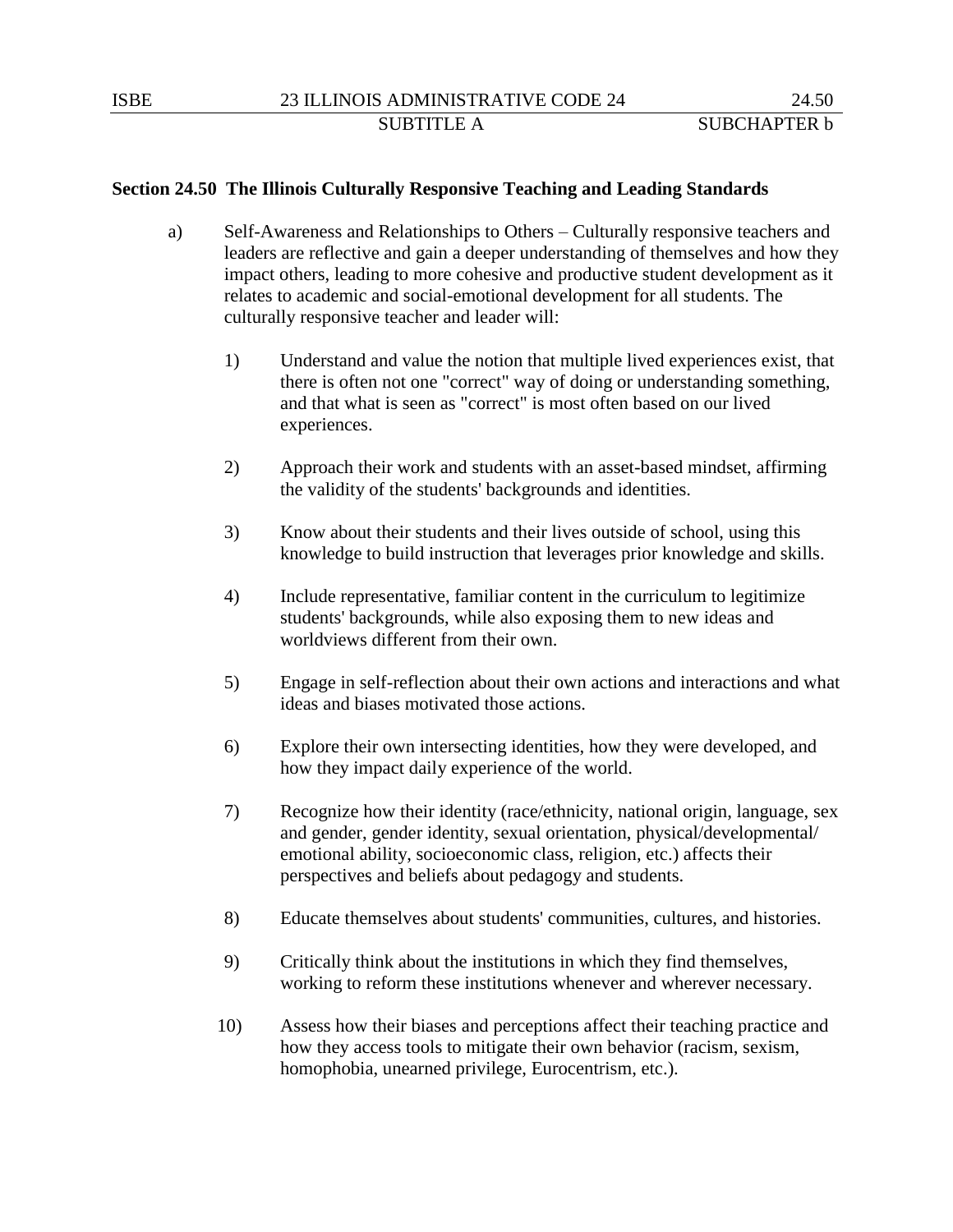- b) Systems of Oppression Culturally responsive teachers and leaders understand that there are systems in our society, especially, but not limited to, our school system, that create and reinforce inequities, thereby creating oppressive conditions. Educators work actively against these systems in their everyday roles in educational institutions. The culturally responsive teacher and leader will:
	- 1) Understand the difference between prejudice, discrimination, racism, and how to operate at the interpersonal, intergroup, and institutional levels.
	- 2) Collaborate with colleagues to determine how students from different backgrounds experience the classroom, school, or district.
	- 3) Know and understand how the system of inequity has impacted them as an educator.
	- 4) Understand how current curriculum and approaches to teaching impact students who are not a part of the dominant culture.
	- 5) Be aware of the effects of power and privilege and the need for social advocacy and social action to better empower diverse students and communities.
	- 6) Understand how a system of inequity creates rules regarding student punishment that negatively impact students of color.
	- 7) Understand how a system of inequity reinforces certain suppositions as the norm.
- c) Students as Individuals Culturally responsive teachers and leaders view and value their students as individuals within the context of their families and communities. The culturally responsive teacher and leader will:
	- 1) Learn from and about their students' culture, language, and learning styles to make instruction more meaningful and relevant to their students' lives.
	- 2) Engage with students' families and community members outside of the classroom to develop a more holistic understanding of the students' lived experiences.
	- 3) Develop positive, strength-based partnerships with students and their families by learning about them, soliciting their opinions, and valuing their expectations, especially with those marginalized by schools in the past.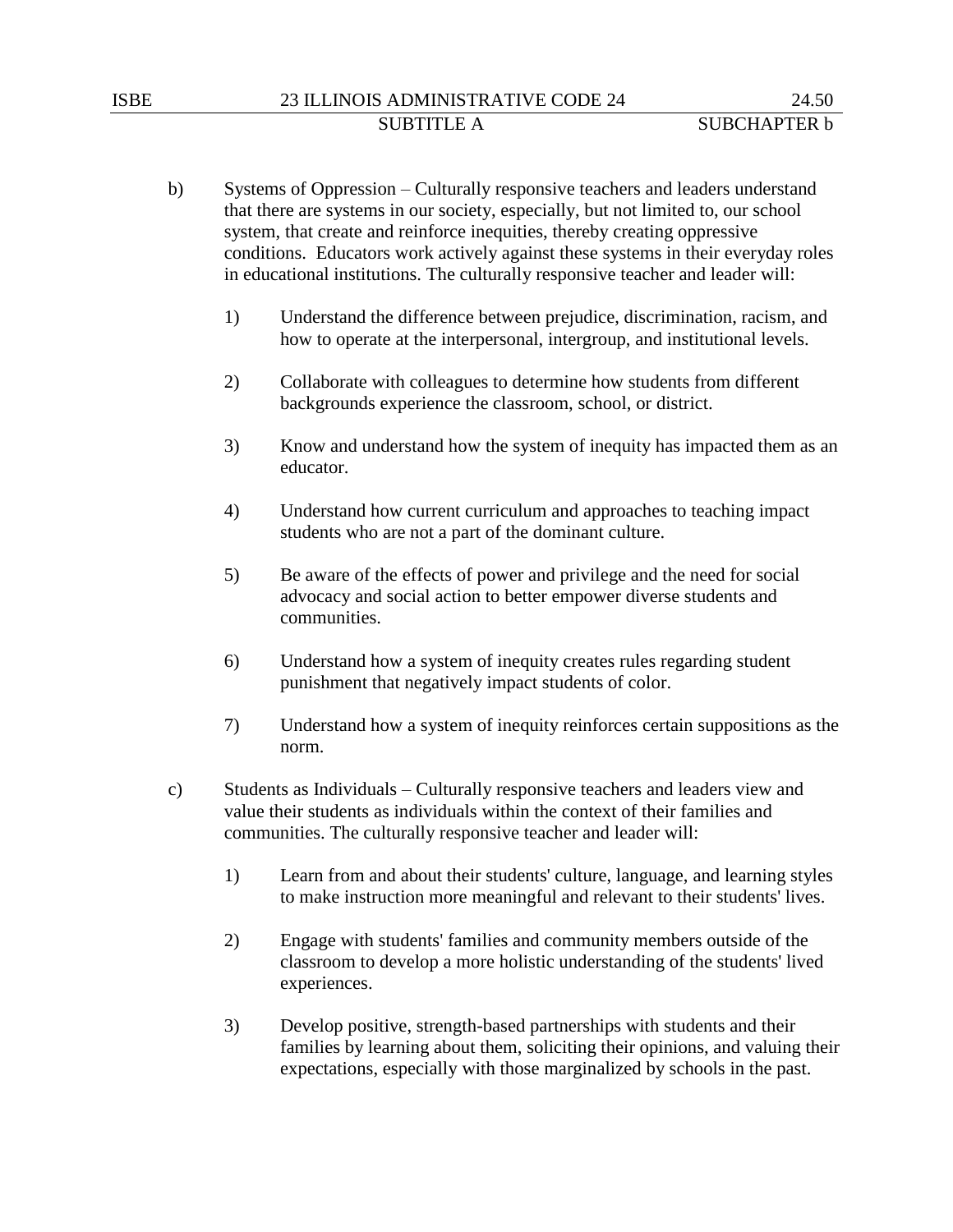- 4) Provide parents with information about what their child is expected to learn, know, and do at his or her grade level and ways to reinforce concepts at home.
- 5) Share the classroom systems and policies (expectations, agreements, recognition and incentive practices, etc.) used in the classroom with students' families and align them to the values and cultural norms of those families.
- 6) Provide multiple opportunities for parents to communicate in their language and method of preference, to the greatest extent possible.
- 7) Set holistic goals for students that accommodate multiple ways of demonstrating strengths and success (e.g., alternate academic achievement metrics, growth indicators, leadership, character development, socialemotional learning competencies, and school values).
- d) Students as Co-Creators Culturally responsive teachers and leaders (who fundamentally believe all students are capable) center learning around students' experiences and position them as co-creators, with emphasis on prioritizing historically marginalized students. The culturally responsive teacher and leader will:
	- 1) Encourage and affirm the personal experiences (family, community, culture, etc.) students share in the classroom.
	- 2) Make authentic connections between academic learning and students' prior knowledge, native language, culture, and values.
	- 3) Consistently solicit students' input on the curriculum (e.g., interests, people, or concepts).
	- 4) Co-create, with students, the collective expectations and agreements regarding the physical space and social-emotional culture of the classroom and school.
	- 5) Create and embed student leadership opportunities into the student experience (e.g., peer-led discussion, student-led workshops, and studentrun schoolwide initiatives).
	- 6) Persistently solicit student feedback, value that feedback (resist defensiveness), and adjust based on that feedback.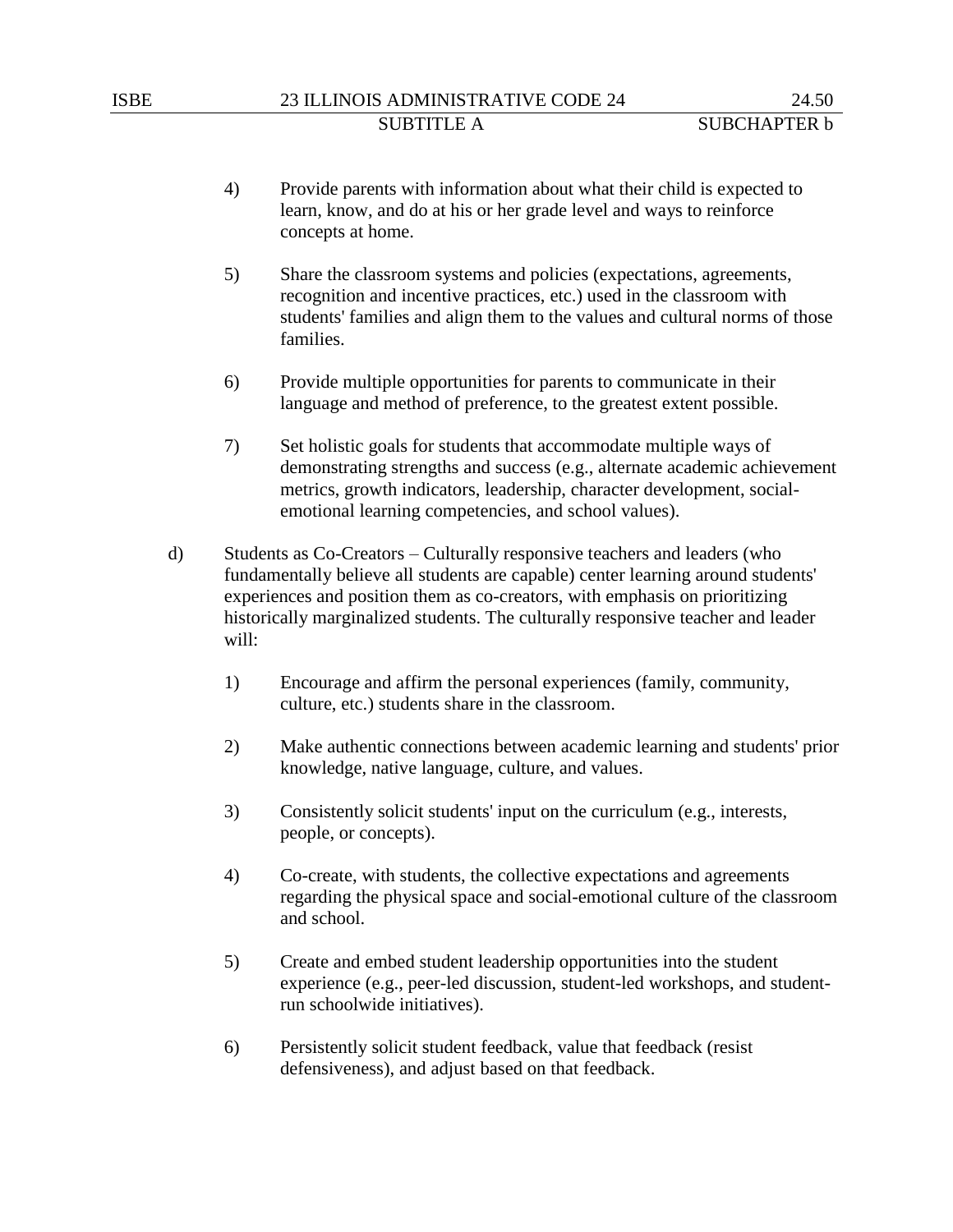## ISBE 23 ILLINOIS ADMINISTRATIVE CODE 24 24.50 SUBTITLE A SUBCHAPTER b

- e) Leveraging Student Advocacy Culturally responsive teachers and leaders will support and create opportunities for student advocacy and representation in the content and classroom. The culturally responsive teacher and leader will:
	- 1) Emphasize and connect with students about their identities, advocacies, and self-interest.
	- 2) Offer guidance to students on how to develop a self-advocacy plan to inform decisions and choices.
	- 3) Include students in the creation of an inclusive learning community with more opportunities for student expression.
	- 4) Help students identify actions that can be taken to apply learning to develop opportunities and relationships for alliances.
	- 5) Create a risk-taking space that promotes student advocacy.
	- 6) Research and offer student advocacy content with real world implications.
	- 7) Communicate high expectations to which all students can be held and urge students to lead as student advocates appropriate to the students' age and development.
	- 8) Give students space to solve their own problems, negotiate their advocacy needs, and present their perspectives.
- f) Family and Community Collaboration Culturally responsive teachers and leaders will partner with families and communities to build rapport, form collaborative and mutual relationships, and engage in effective cross-cultural communication. The culturally responsive teacher and leader will:
	- 1) Regularly interact with students, families, and communities in both English and home language through methods of their preference.
	- 2) Actively seek multiple perspectives and contribution from families and the community and invite them to actively share their opinions, feedback, and concerns that impact the school community.
	- 3) Forge ongoing participation with families and community members to meet the diverse needs and interests of students.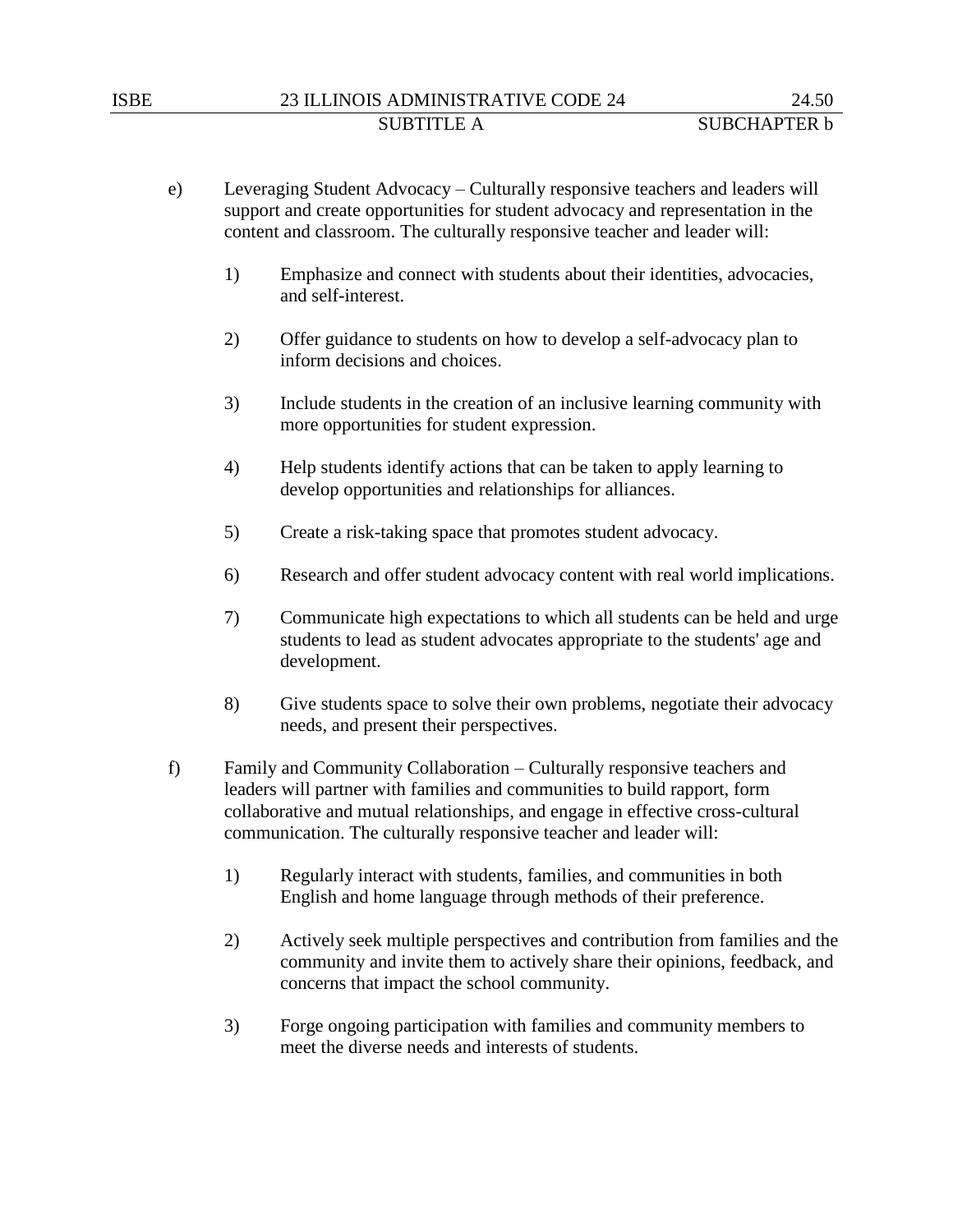- 4) Continuously learn and build cultural knowledge that families and the community bring to the school community to nurture and foster relationships and inform student learning experiences.
- 5) Use best practices that are culturally responsive to value students and their families' cultural traditions when recognizing, motivating, encouraging, and supporting student success and growth.
- 6) Develop relationships with families and the community outside of the classroom setting.
- 7) Foster students' cultural understanding and connection to the surrounding community.
- 8) Invite family and community members to teach about topics that are culturally specific and aligned to the classroom curriculum or content area.
- 9) Welcome communication from parents and reply in a timely manner.
- 10) Communicate and provide appropriate techniques and materials to support and enrich student learning at home.
- 11) Collaborate effectively over time with the local community and community agencies, when and where appropriate, to promote a positive environment for student learning.
- g) Content Selections in All Curricula Culturally responsive teachers and leaders intentionally embrace student identities and prioritize representation in the curriculum. In turn, students are not only given a chance to identify with the curriculum, they become exposed to other cultures within their schools and both their local and global communities. The culturally responsive teacher and leader will:
	- 1) Curate the curriculum.
	- 2) Identify and articulate the purposeful ways in which marginalized communities are represented in curriculum, including print, digital media, and other classroom resources.
	- 3) Employ authentic and modern technology usage inspiring digital literacy through an equity lens.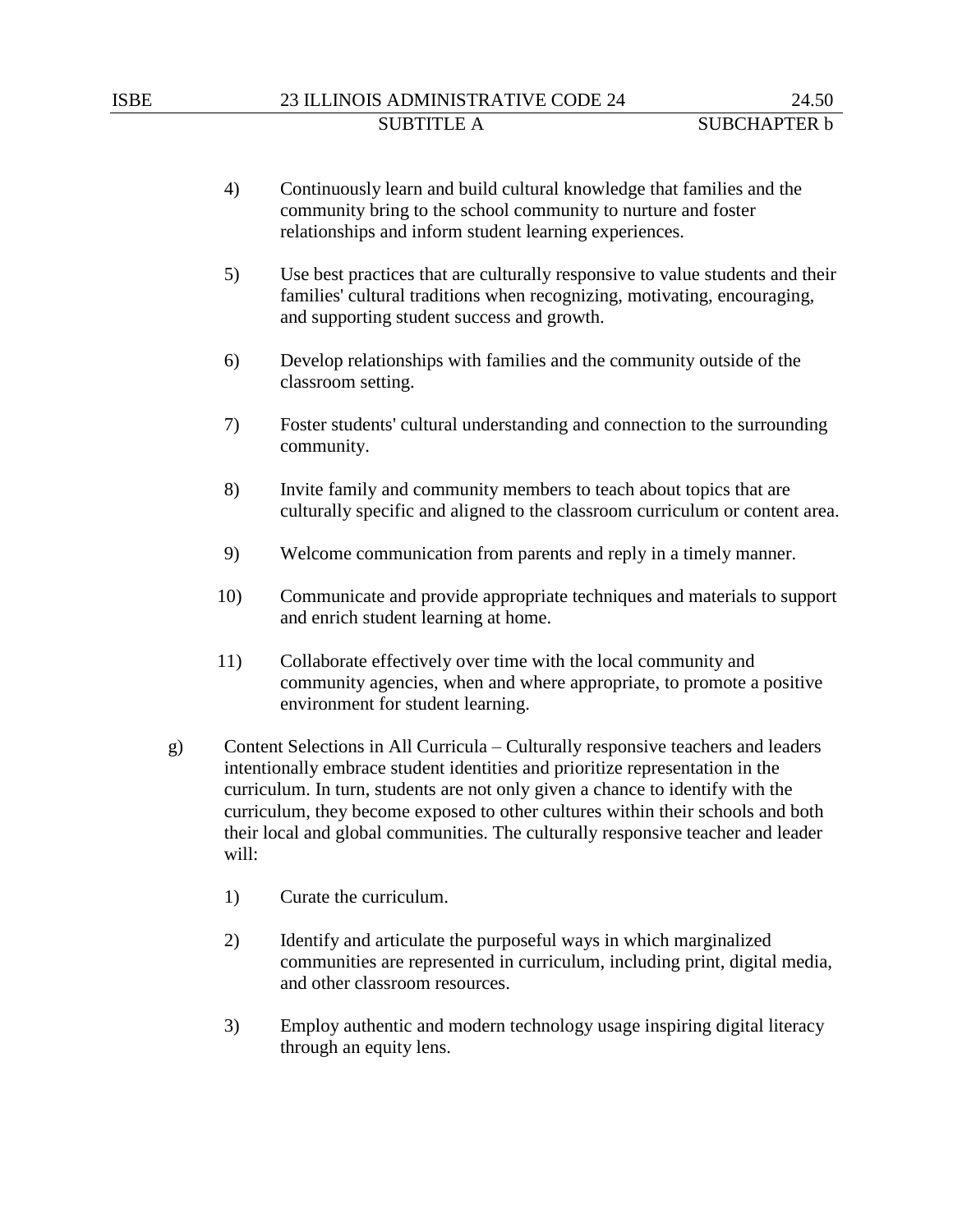- 4) Ensure assessments reflect the enriched curriculum that has embedded student identities.
- 5) Embrace and encourage a balance of viewpoints and perspectives that leverage asset thinking toward traditionally marginalized populations.
- 6) Assess one's story through multiple vantage points to gain a whole narrative that includes all sides of parties involved.
- 7) Implement and integrate the wide spectrum and fluidity of identities in the curriculum.
- 8) Ensure text selections reflect students' classroom, community, and family culture.
- 9) Ensure teacher and students co-create content that encourages critical thinking about culture and includes counternarratives to dominant culture.
- 10) Use a resource tool to assess the curriculum and assessments for biases.
- 11) Promote robust discussion with the intent of raising consciousness that reflects modern society and the ways in which cultures and communities intersect.
- 12) Consider a broader modality of student assessments, such as performance portfolios, essays, multiple choice, State exams, oral examination, community assessments, work experiences, social justice work, action research projects, and recognition beyond academia.
- h) Student Representation in the Learning Environment Culturally responsive teachers and leaders ensure the diversity of their student population is equally represented within the learning environment. In turn, all members of the student population feel seen, heard, and affirmed. Exceptionally well-versed culturally responsive teachers and leaders provide exposure to underrepresented or misrepresented minority groups, even when they are not present within the population of their school and community at large. The culturally responsive teacher and leader will:
	- 1) Uphold systems of support that create, promote, and sustain a welcoming and inclusive community.
	- 2) Ensure linguistic diversity is represented throughout the building and seek ways to reflect representation of world languages.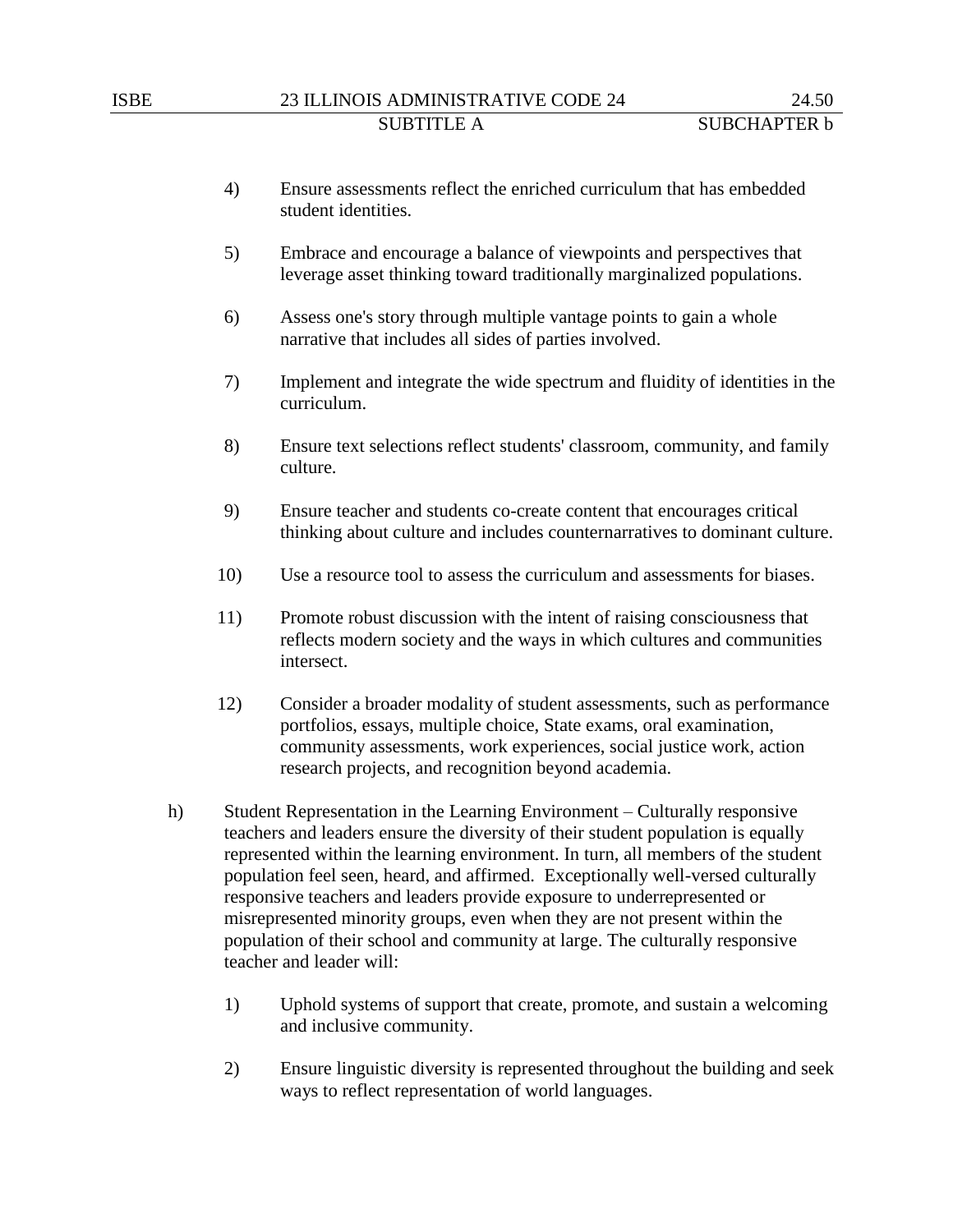- 3) Verify that course materials are representative of all students, including materials for centers, stations, labs, classroom libraries, etc.
- 4) Ensure classroom and building decorations are inclusive of all students throughout the building or within the community or city at large.

(Source: Added at 45 Ill. Reg. 3320, effective March 2, 2021)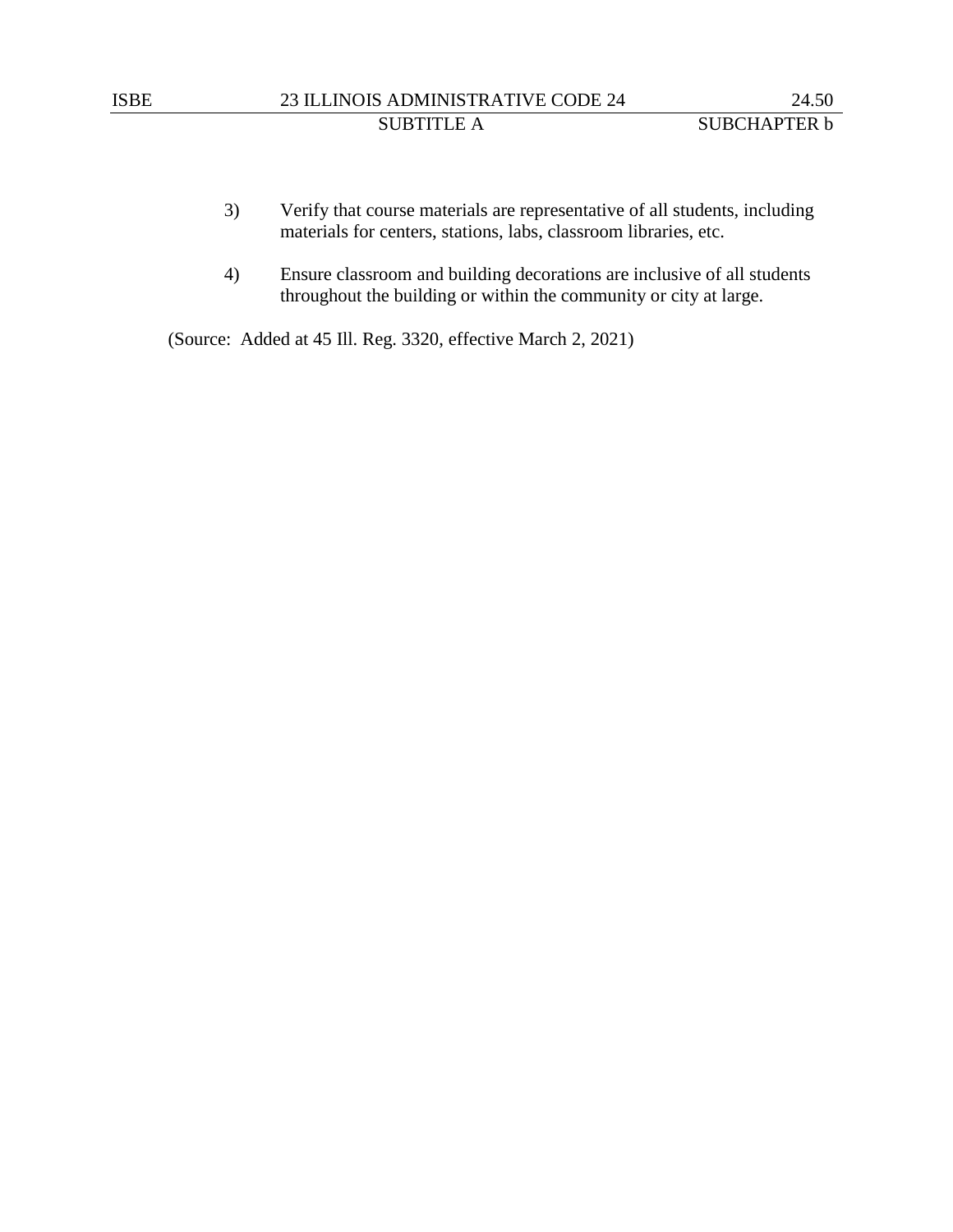SUBTITLE A SUBCHAPTER **b** 

# **Section 24.100 The Illinois Professional Teaching Standards Through June 30, 2013 (Repealed)**

(Source: Repealed at 45 Ill. Reg. 3320, effective March 2, 2021)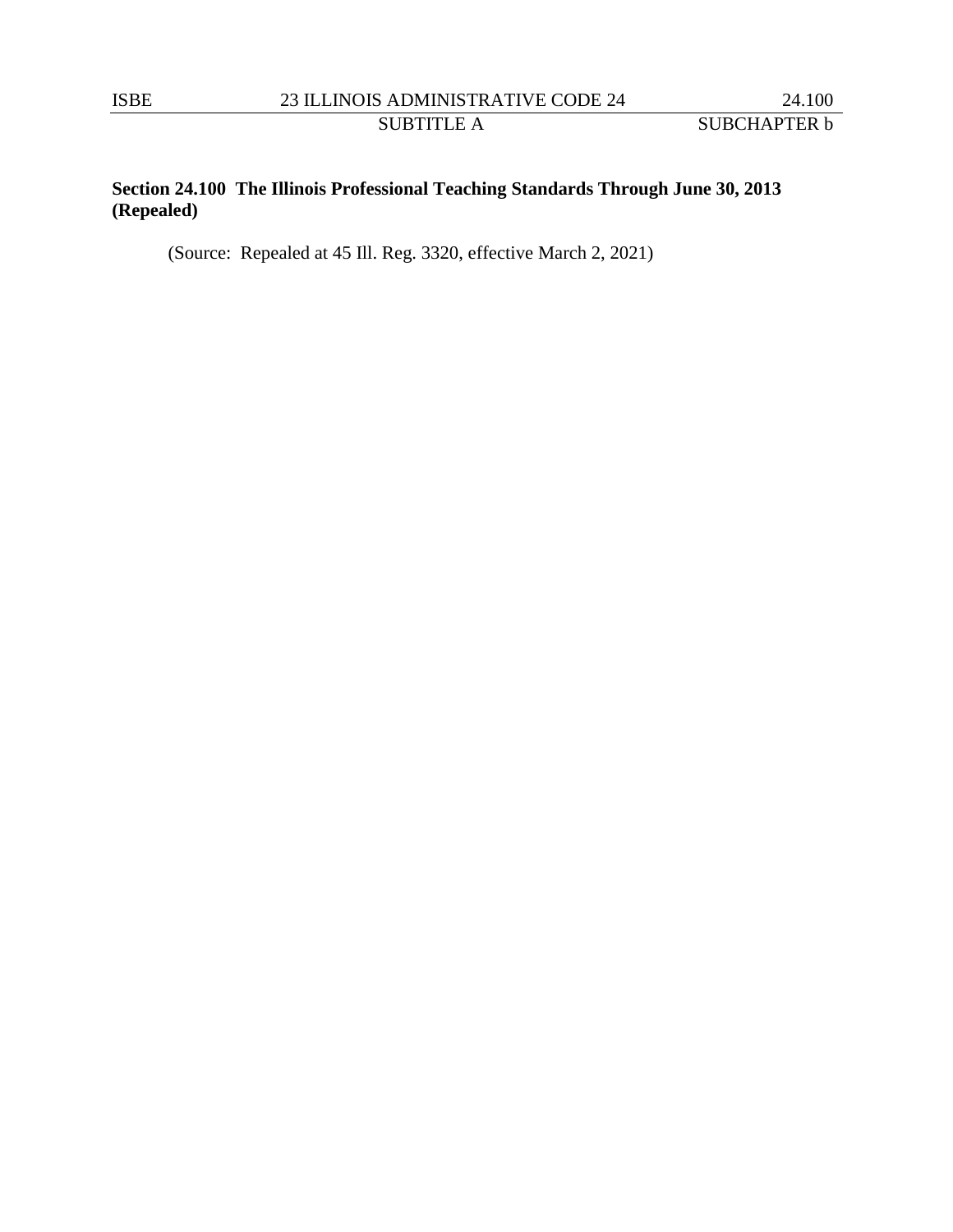SUBTITLE A SUBCHAPTER **b** 

# **Section 24.110 Language Arts Standards for All Illinois Teachers Through June 30, 2013 (Repealed)**

(Source: Repealed at 45 Ill. Reg. 3320, effective March 2, 2021)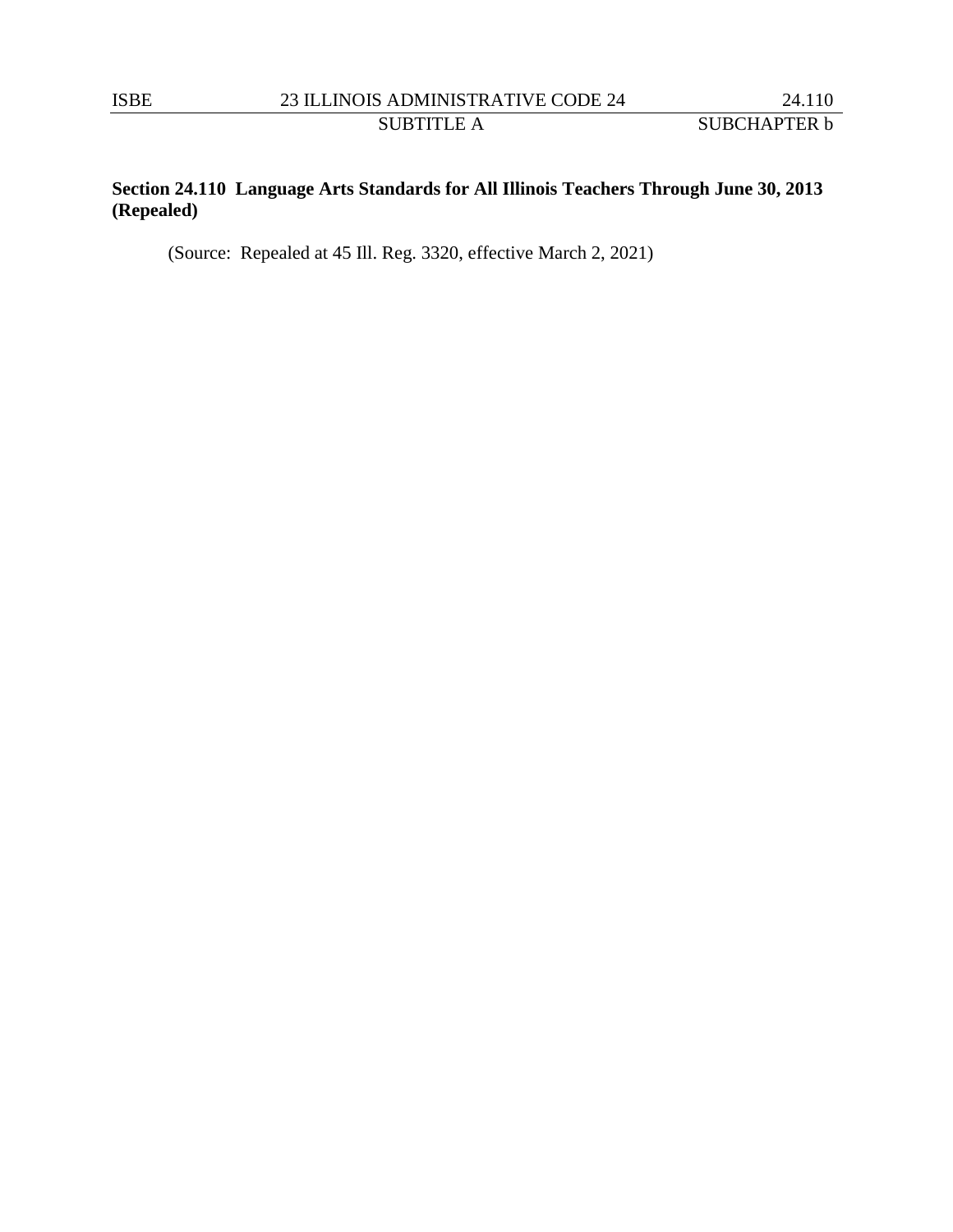SUBTITLE A SUBCHAPTER **b** 

# **Section 24.120 Technology Standards for All Illinois Teachers Through June 30, 2013 (Repealed)**

(Source: Repealed at 45 Ill. Reg. 3320, effective March 2, 2021)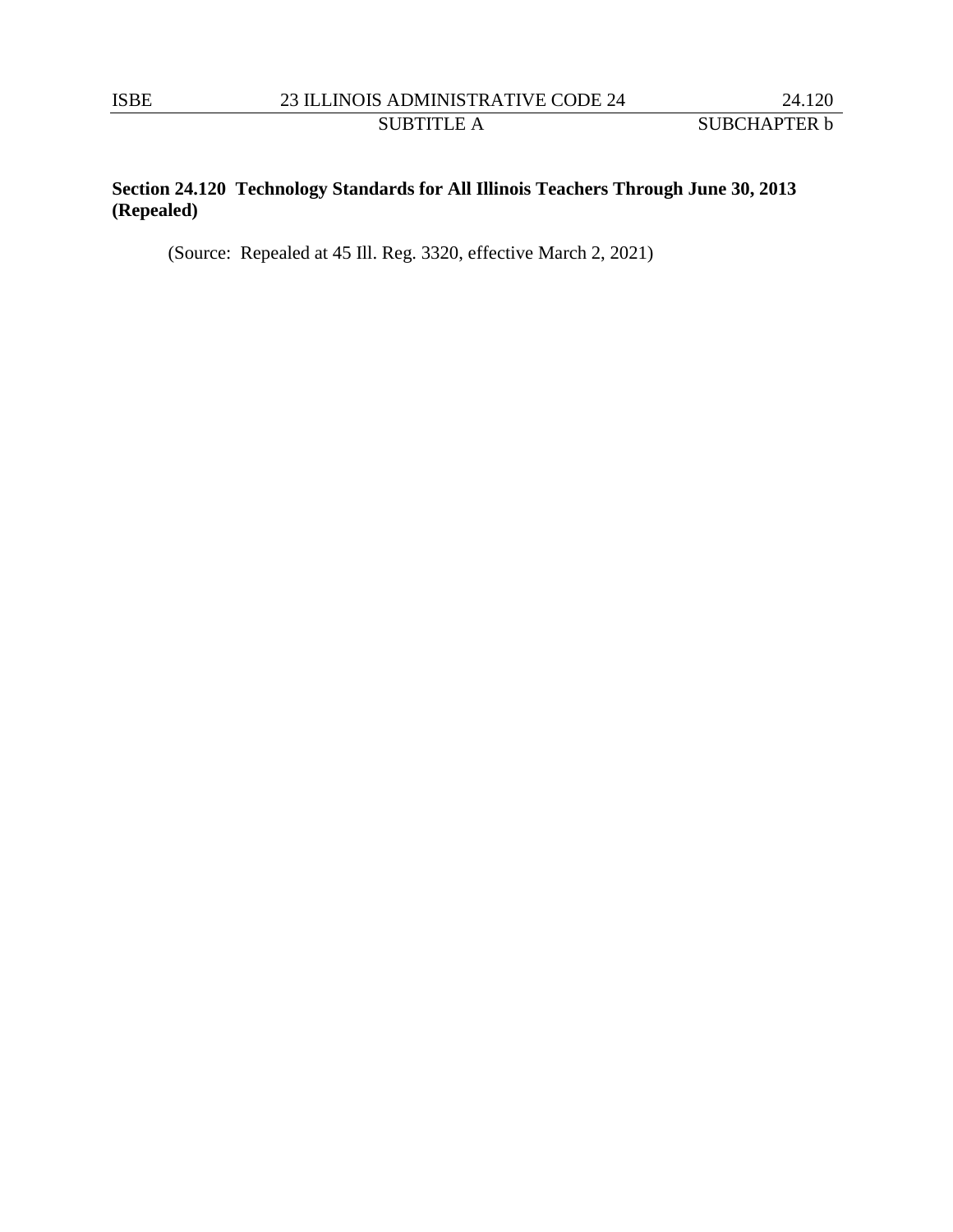### **Section 24.130 The Illinois Professional Teaching Standards**

The provisions of this Section establish the minimum requirements both for the approval of any teacher preparation program or course of study in any teaching field pursuant to the State Board's rules for Certification (23 Ill. Adm. Code 25.Subpart C) and the basis of the examinations required for issuance of a professional educator license endorsed in a teaching field.

- a) Teaching Diverse Students The competent teacher understands the diverse characteristics and abilities of each student and how individuals develop and learn within the context of their social, economic, cultural, linguistic, and academic experiences. The teacher uses these experiences to create instructional opportunities that maximize student learning.
	- 1) Knowledge Indicators The competent teacher:
		- A) understands the spectrum of student diversity (e.g., race and ethnicity, socioeconomic status, special education, gifted, English language learners (ELL), sexual orientation, gender, gender identity) and the assets that each student brings to learning across the curriculum;
		- B) understands how each student constructs knowledge, acquires skills, and develops effective and efficient critical thinking and problem-solving capabilities;
		- C) understands how teaching and student learning are influenced by development (physical, social and emotional, cognitive, linguistic), past experiences, talents, prior knowledge, economic circumstances and diversity within the community;
		- D) understands the impact of cognitive, emotional, physical, and sensory disabilities on learning and communication pursuant to the Individuals with Disabilities Education Improvement Act (also referred to as IDEA) (20 USC 1400 et seq.), its implementing regulations (34 CFR 300; 2006), Article 14 of the School Code [105 ILCS 5/Art.14] and 23 Ill. Adm. Code 226 (Special Education);
		- E) understands the impact of linguistic and cultural diversity on learning and communication;
		- F) understands his or her personal perspectives and biases and their effects on one's teaching; and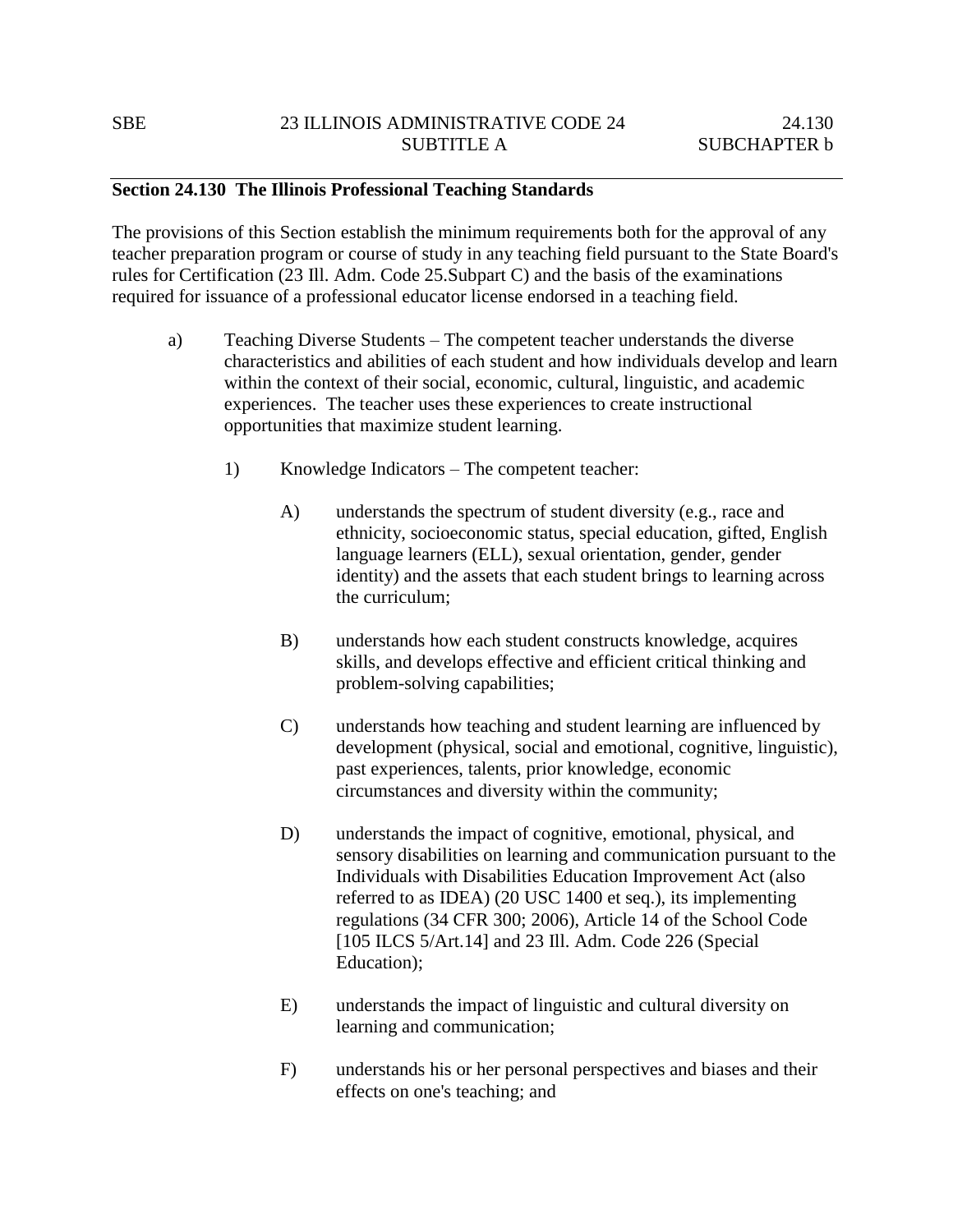- G) understands how to identify individual needs and how to locate and access technology, services, and resources to address those needs.
- 2) Performance Indicators The competent teacher:
	- A) analyzes and uses student information to design instruction that meets the diverse needs of students and leads to ongoing growth and achievement;
	- B) stimulates prior knowledge and links new ideas to already familiar ideas and experiences;
	- C) differentiates strategies, materials, pace, levels of complexity, and language to introduce concepts and principles so that they are meaningful to students at varying levels of development and to students with diverse learning needs;
	- D) facilitates a learning community in which individual differences are respected; and
	- E) uses information about students' individual experiences, families, cultures, and communities to create meaningful learning opportunities and enrich instruction for all students.
- b) Content Area and Pedagogical Knowledge The competent teacher has in-depth understanding of content area knowledge that includes central concepts, methods of inquiry, structures of the disciplines, and content area literacy. The teacher creates meaningful learning experiences for each student based upon interactions among content area and pedagogical knowledge, and evidence-based practice.
	- 1) Knowledge Indicators The competent teacher:
		- A) understands theories and philosophies of learning and human development as they relate to the range of students in the classroom;
		- B) understands major concepts, assumptions, debates, and principles; processes of inquiry; and theories that are central to the disciplines;
		- C) understands the cognitive processes associated with various kinds of learning (e.g., critical and creative thinking, problem-structuring and problem-solving, invention, memorization, and recall) and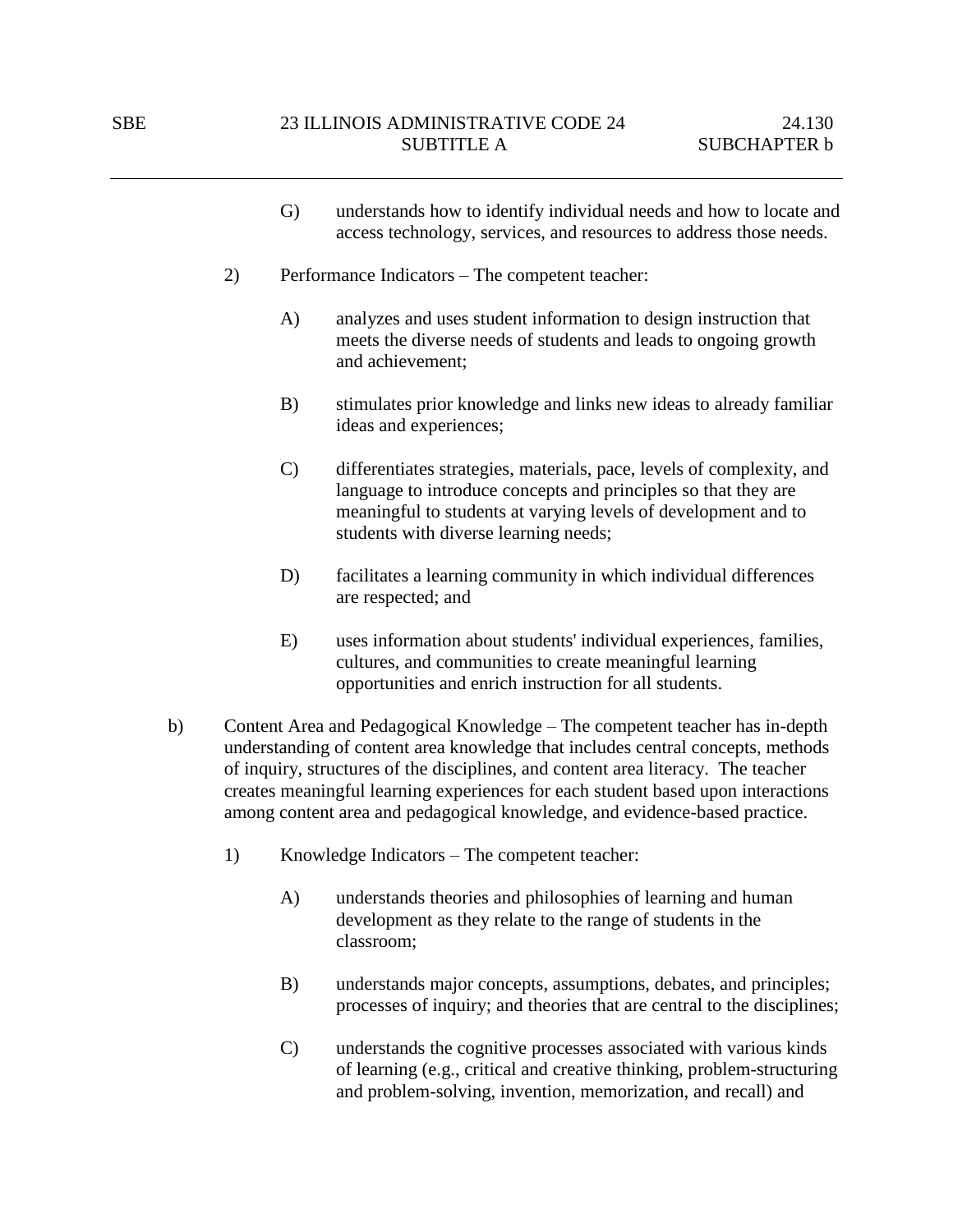ensures attention to these learning processes so that students can master content standards;

- D) understands the relationship of knowledge within the disciplines to other content areas and to life applications;
- E) understands how diverse student characteristics and abilities affect processes of inquiry and influence patterns of learning;
- F) knows how to access the tools and knowledge related to latest findings (e.g., research, practice, methodologies) and technologies in the disciplines;
- G) understands the theory behind and the process for providing support to promote learning when concepts and skills are first being introduced; and
- H) understands the relationship among language acquisition (first and second), literacy development, and acquisition of academic content and skills.
- 2) Performance Indicators The competent teacher:
	- A) evaluates teaching resources and materials for appropriateness as related to curricular content and each student's needs;
	- B) uses differing viewpoints, theories, and methods of inquiry in teaching subject matter concepts;
	- C) engages students in the processes of critical thinking and inquiry and addresses standards of evidence of the disciplines;
	- D) demonstrates fluency in technology systems, uses technology to support instruction and enhance student learning, and designs learning experiences to develop student skills in the application of technology appropriate to the disciplines;
	- E) uses a variety of explanations and multiple representations of concepts that capture key ideas to help each student develop conceptual understanding and address common misunderstandings;
	- F) facilitates learning experiences that make connections to other content areas and to life experiences;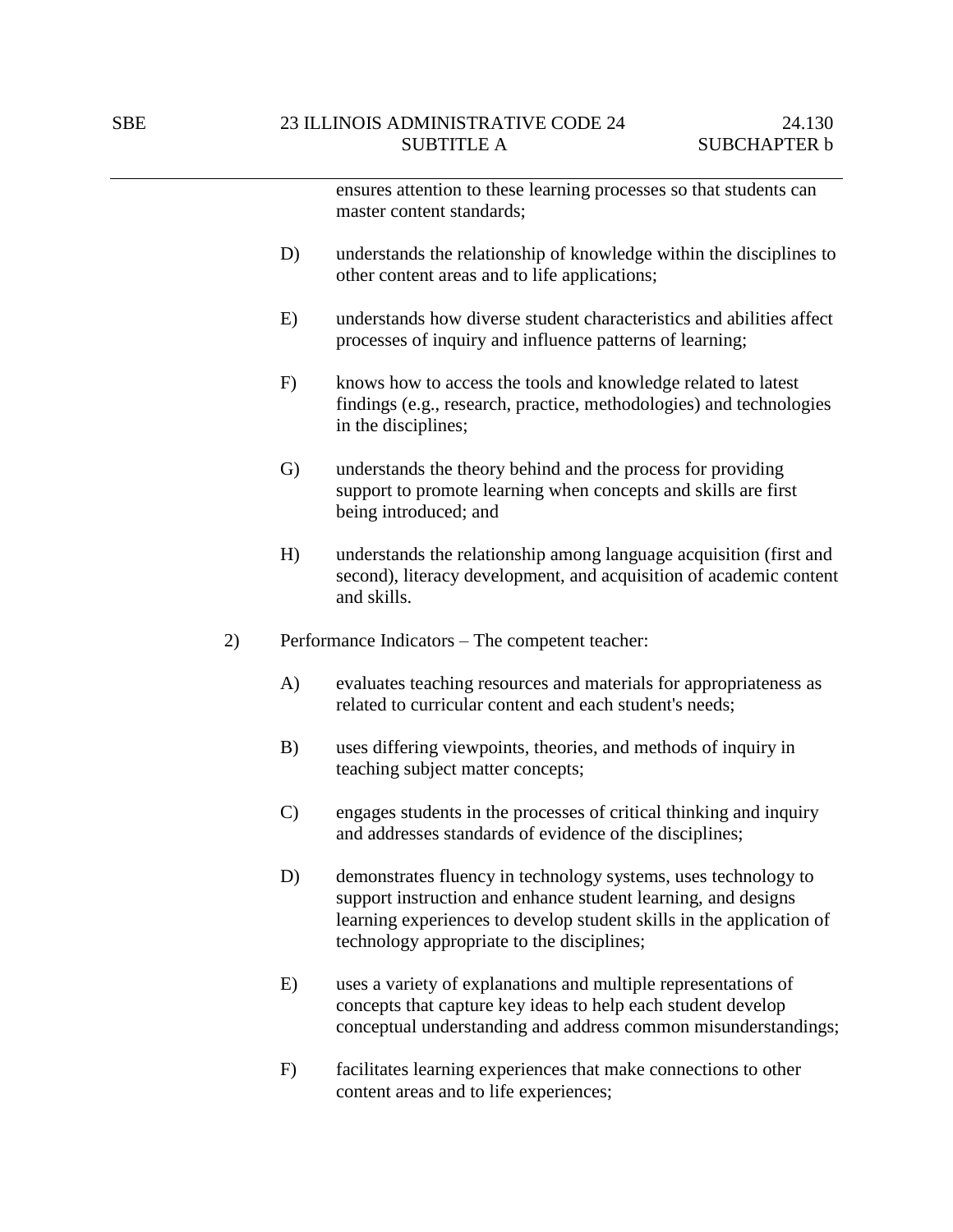- G) designs learning experiences and utilizes assistive technology and digital tools to provide access to general curricular content to individuals with disabilities;
- H) adjusts practice to meet the needs of each student in the content areas; and
- I) applies and adapts an array of content area literacy strategies to make all subject matter accessible to each student.
- c) Planning for Differentiated Instruction The competent teacher plans and designs instruction based on content area knowledge, diverse student characteristics, student performance data, curriculum goals, and the community context. The teacher plans for ongoing student growth and achievement.
	- 1) Knowledge Indicators The competent teacher:
		- A) understands the Illinois Learning Standards (23 Ill. Adm. Code 1.Appendix D), curriculum development process, content, learning theory, assessment, and student development and knows how to incorporate this knowledge in planning differentiated instruction;
		- B) understands how to develop short- and long-range plans, including transition plans, consistent with curriculum goals, student diversity, and learning theory;
		- C) understands cultural, linguistic, cognitive, physical, and social and emotional differences, and considers the needs of each student when planning instruction;
		- D) understands when and how to adjust plans based on outcome data, as well as student needs, goals, and responses;
		- E) understands the appropriate role of technology, including assistive technology, to address student needs, as well as how to incorporate contemporary tools and resources to maximize student learning;
		- F) understands how to co-plan with other classroom teachers, parents or guardians, paraprofessionals, school specialists, and community representatives to design learning experiences; and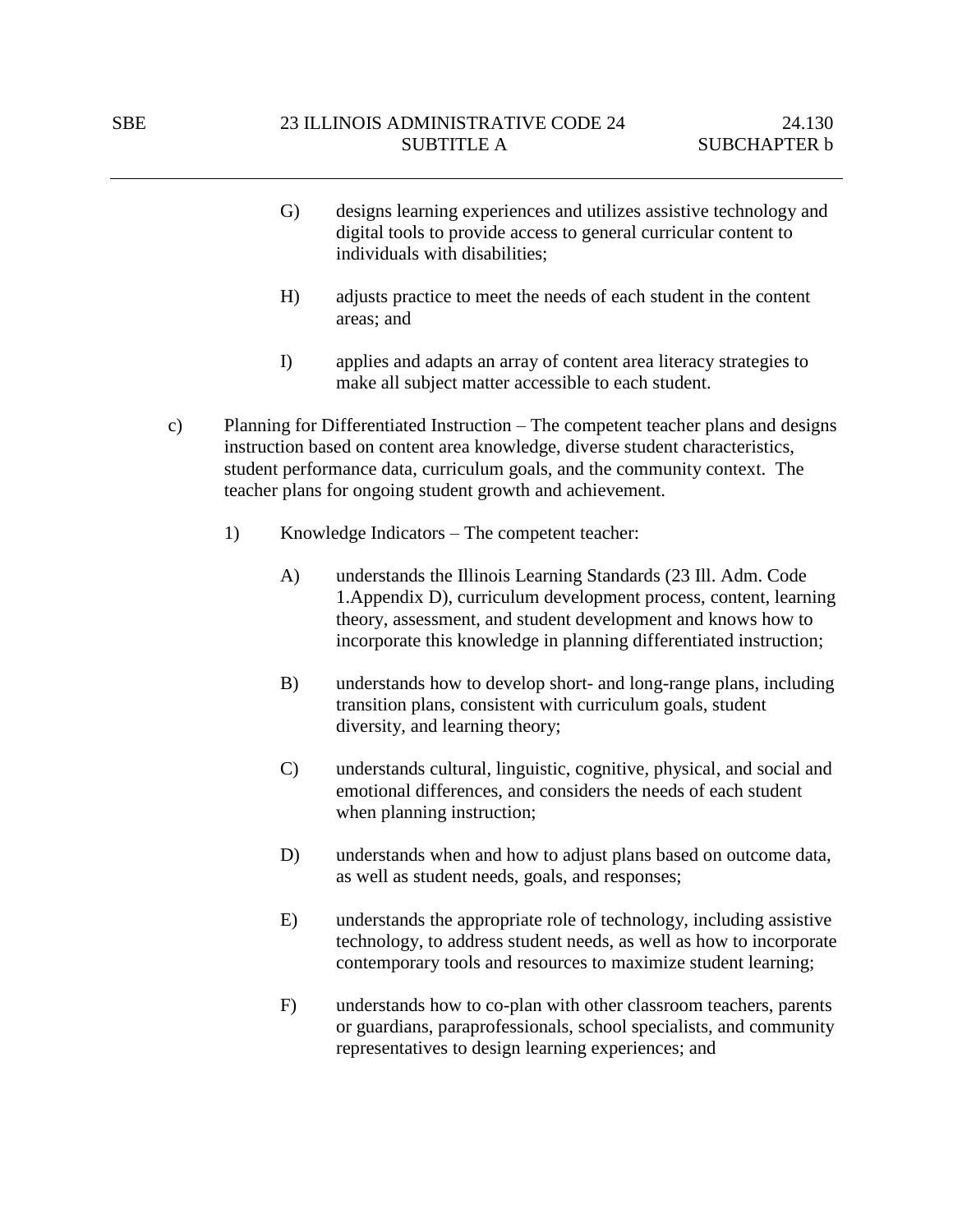|    | $\mathbf{G}$  | understands how research and data guide instructional planning,<br>delivery, and adaptation.                                                                                                                                                                                                                                                                   |
|----|---------------|----------------------------------------------------------------------------------------------------------------------------------------------------------------------------------------------------------------------------------------------------------------------------------------------------------------------------------------------------------------|
| 2) |               | Performance Indicators – The competent teacher:                                                                                                                                                                                                                                                                                                                |
|    | A)            | establishes high expectations for each student's learning and<br>behavior;                                                                                                                                                                                                                                                                                     |
|    | B)            | creates short-term and long-term plans to achieve the expectations<br>for student learning;                                                                                                                                                                                                                                                                    |
|    | $\mathcal{C}$ | uses data to plan for differentiated instruction to allow for<br>variations in individual learning needs;                                                                                                                                                                                                                                                      |
|    | D)            | incorporates experiences into instructional practices that relate to a<br>student's current life experiences and to future life experiences;                                                                                                                                                                                                                   |
|    | E)            | creates approaches to learning that are interdisciplinary and that<br>integrate multiple content areas;                                                                                                                                                                                                                                                        |
|    | F)            | develops plans based on student responses and provides for<br>different pathways based on student needs;                                                                                                                                                                                                                                                       |
|    | G)            | accesses and uses a wide range of information and instructional<br>technologies to enhance a student's ongoing growth and<br>achievement;                                                                                                                                                                                                                      |
|    | H)            | when planning instruction, addresses goals and objectives<br>contained in plans developed under Section 504 of the<br>Rehabilitation Act of 1973 (29 USC 794), individualized education<br>programs (IEP) (see 23 Ill. Adm. Code 226 (Special Education)) or<br>individual family service plans (IFSP) (see 23 Ill. Adm. Code 226<br>and 34 CFR 300.24; 2006); |
|    | I)            | works with others to adapt and modify instruction to meet<br>individual student needs; and                                                                                                                                                                                                                                                                     |
|    | J)            | develops or selects relevant instructional content, materials,                                                                                                                                                                                                                                                                                                 |

- resources, and strategies (e.g., project-based learning) for differentiating instruction. d) Learning Environment – The competent teacher structures a safe and healthy
- learning environment that facilitates cultural and linguistic responsiveness,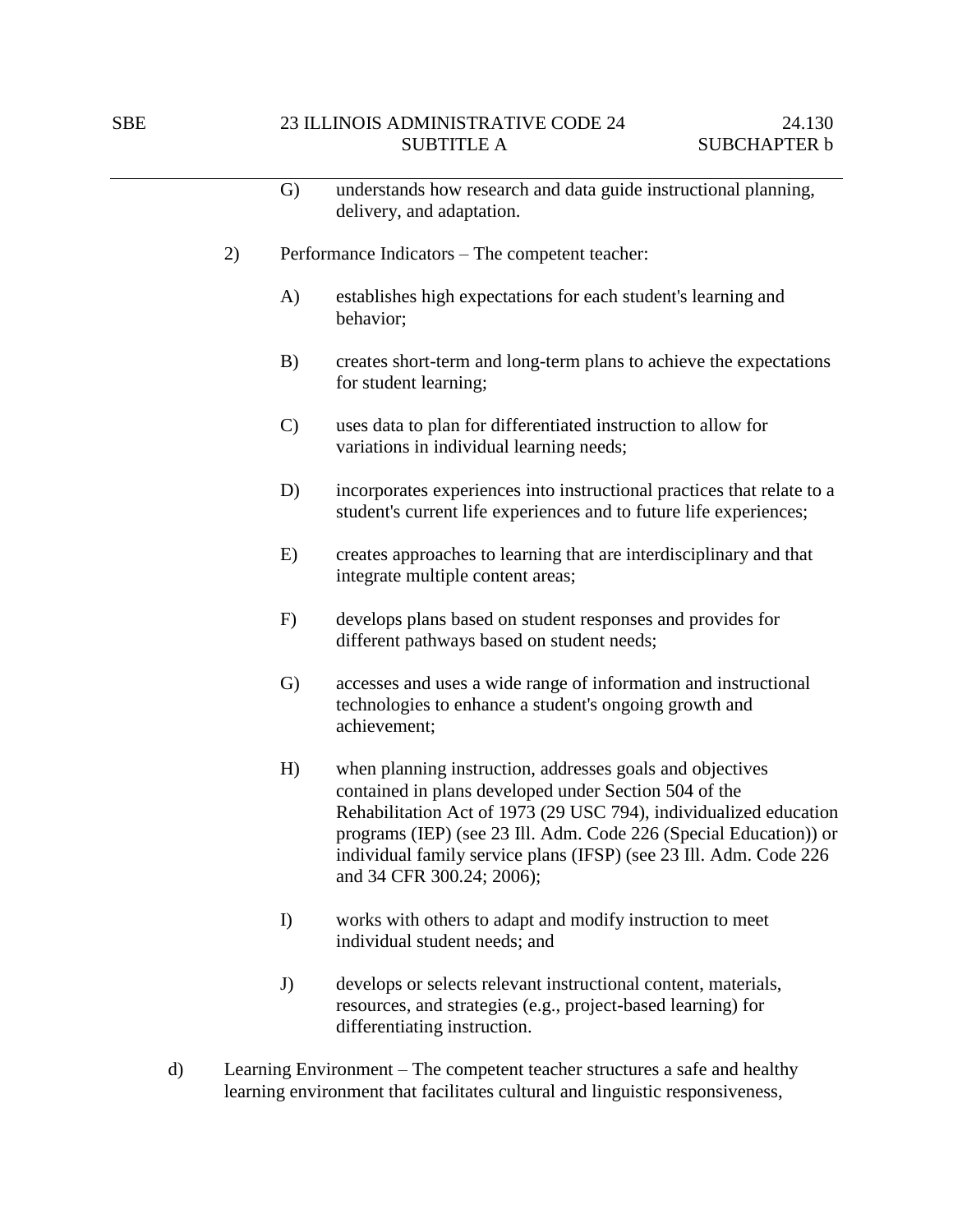emotional well-being, self-efficacy, positive social interaction, mutual respect, active engagement, academic risk-taking, self-motivation, and personal goalsetting.

- 1) Knowledge Indicators The competent teacher:
	- A) understands principles of and strategies for effective classroom and behavior management;
	- B) understands how individuals influence groups and how groups function in society;
	- C) understands how to help students work cooperatively and productively in groups;
	- D) understands factors (e.g., self-efficacy, positive social interaction) that influence motivation and engagement;
	- E) knows how to assess the instructional environment to determine how best to meet a student's individual needs;
	- F) understands laws, rules, and ethical considerations regarding behavior intervention planning and behavior management (e.g., bullying, crisis intervention, physical restraint);
	- G) knows strategies to implement behavior management and behavior intervention planning to ensure a safe and productive learning environment; and
	- H) understands the use of student data (formative and summative) to design and implement behavior management strategies.
- 2) Performance Indicators The competent teacher:
	- A) creates a safe and healthy environment that maximizes student learning;
	- B) creates clear expectations and procedures for communication and behavior and a physical setting conducive to achieving classroom goals;
	- C) uses strategies to create a smoothly functioning learning community in which students assume responsibility for themselves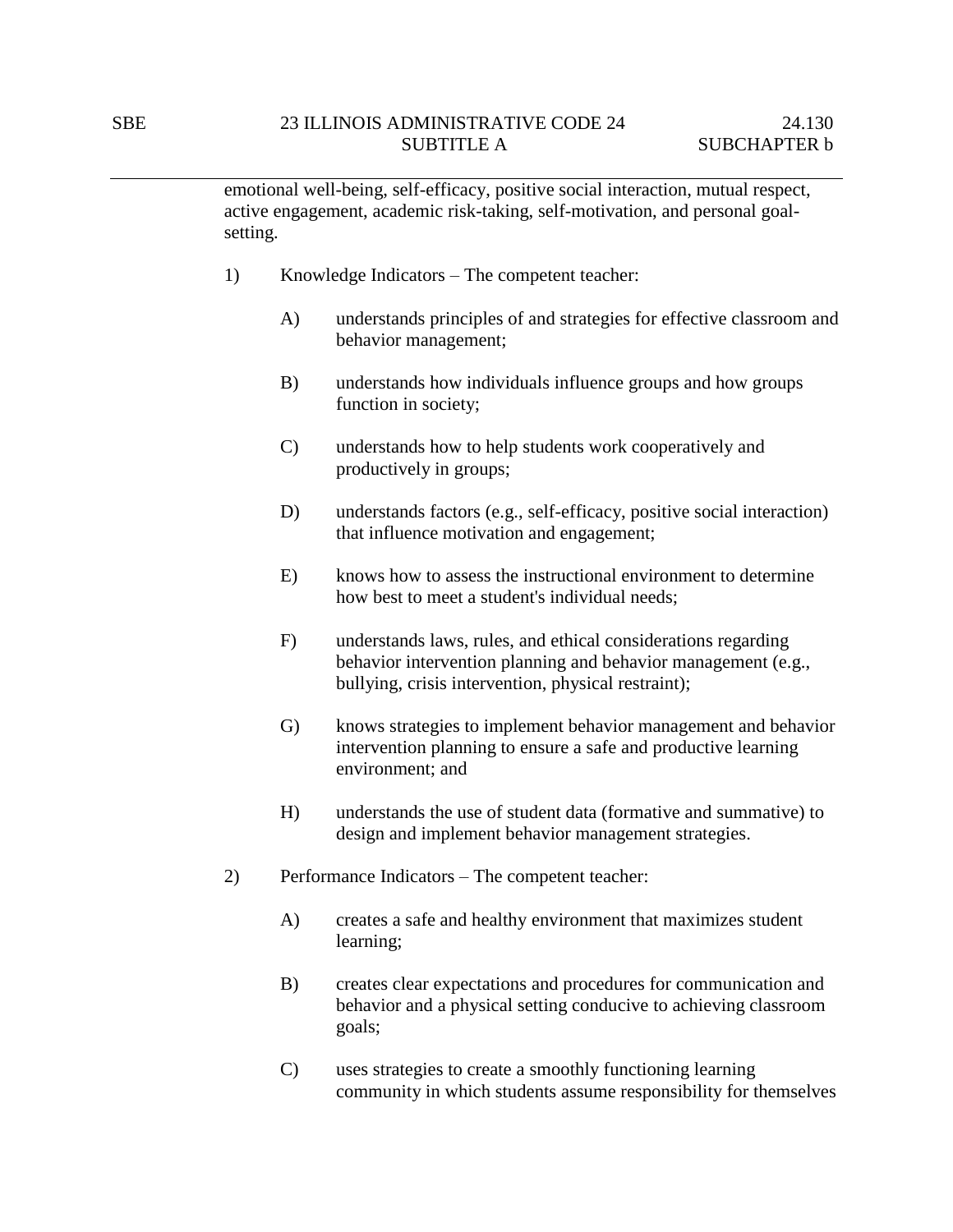and one another, participate in decision-making, work collaboratively and independently, use appropriate technology, and engage in purposeful learning activities; D) analyzes the classroom environment and makes decisions to enhance cultural and linguistic responsiveness, mutual respect, positive social relationships, student motivation, and classroom engagement; E) organizes, allocates, and manages time, materials, technology, and physical space to provide active and equitable engagement of students in productive learning activities; F) engages students in and monitors individual and group-learning activities that help them develop the motivation to learn; G) uses a variety of effective behavioral management techniques appropriate to the needs of all students that include positive behavior interventions and supports; H) modifies the learning environment (including the schedule and physical arrangement) to facilitate appropriate behaviors and learning for students with diverse learning characteristics; and

- I) analyzes student behavior data to develop and support positive behavior.
- e) Instructional Delivery The competent teacher differentiates instruction by using a variety of strategies that support critical and creative thinking, problem-solving, and continuous growth and learning. This teacher understands that the classroom is a dynamic environment requiring ongoing modification of instruction to enhance learning for each student.
	- 1) Knowledge Indicators The competent teacher:
		- A) understands the cognitive processes associated with various kinds of learning;
		- B) understands principles and techniques, along with advantages and limitations, associated with a wide range of evidence-based instructional practices;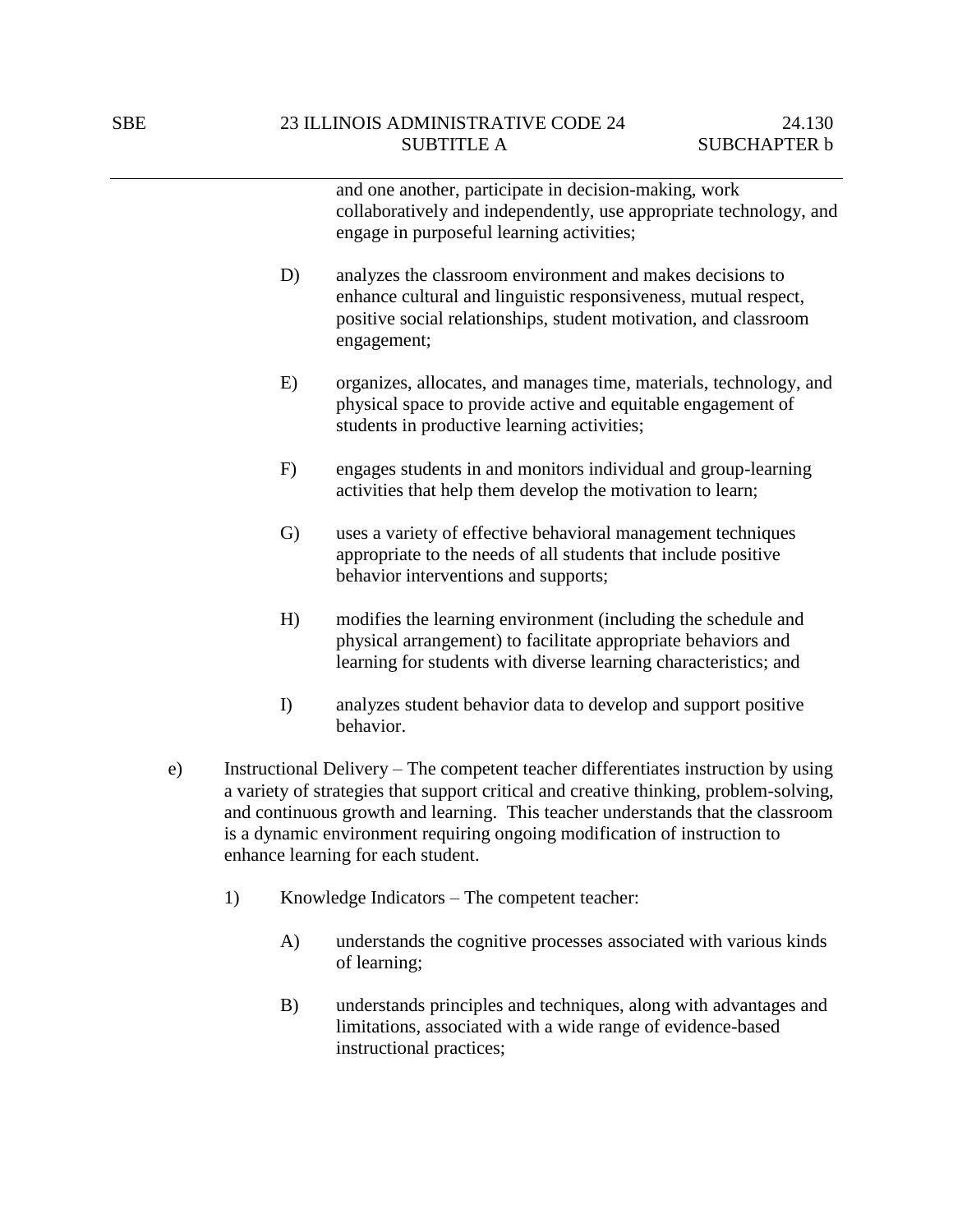|    | $\mathcal{C}$ | knows how to implement effective differentiated instruction<br>through the use of a wide variety of materials, technologies, and<br>resources;                                                                                                                  |
|----|---------------|-----------------------------------------------------------------------------------------------------------------------------------------------------------------------------------------------------------------------------------------------------------------|
|    | D)            | understands disciplinary and interdisciplinary instructional<br>approaches and how they relate to life and career experiences;                                                                                                                                  |
|    | E)            | knows techniques for modifying instructional methods, materials,<br>and the environment to facilitate learning for students with diverse<br>learning characteristics;                                                                                           |
|    | F)            | knows strategies to maximize student attentiveness and<br>engagement;                                                                                                                                                                                           |
|    | $\mathrm{G}$  | knows how to evaluate and use student performance data to adjust<br>instruction while teaching; and                                                                                                                                                             |
|    | H)            | understands when and how to adapt or modify instruction based on<br>outcome data, as well as student needs, goals, and responses.                                                                                                                               |
| 2) |               | Performance Indicators – The competent teacher:                                                                                                                                                                                                                 |
|    | A)            | uses multiple teaching strategies, including adjusted pacing and<br>flexible grouping, to engage students in active learning<br>opportunities that promote the development of critical and creative<br>thinking, problem-solving, and performance capabilities; |
|    | B)            | monitors and adjusts strategies in response to feedback from the<br>student;                                                                                                                                                                                    |
|    | $\mathcal{C}$ | varies his or her role in the instructional process as instructor,<br>facilitator, coach, or audience in relation to the content and<br>purposes of instruction and the needs of students;                                                                      |
|    | D)            | develops a variety of clear, accurate presentations and<br>representations of concepts, using alternative explanations to assist<br>students' understanding and presenting diverse perspectives to<br>encourage critical and creative thinking;                 |
|    |               |                                                                                                                                                                                                                                                                 |

E) uses strategies and techniques for facilitating meaningful inclusion of individuals with a range of abilities and experiences;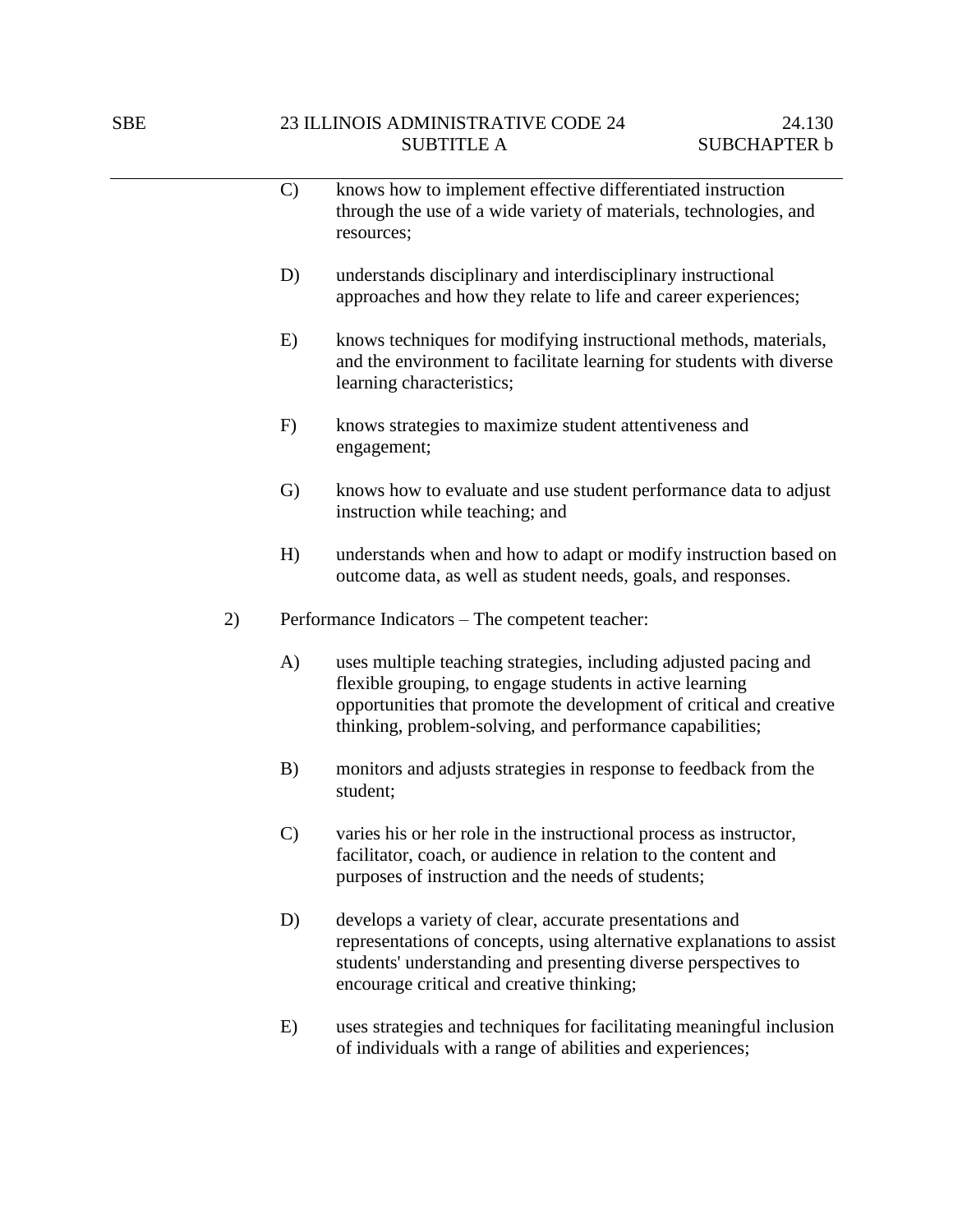|    |    |              | uses technology to accomplish differentiated instructional                                                                                                                                                                                                                                                       |
|----|----|--------------|------------------------------------------------------------------------------------------------------------------------------------------------------------------------------------------------------------------------------------------------------------------------------------------------------------------|
|    |    | F)           |                                                                                                                                                                                                                                                                                                                  |
|    |    |              | objectives that enhance learning for each student;                                                                                                                                                                                                                                                               |
|    |    | $\mathrm{G}$ | models and facilitates effective use of current and emerging digital<br>tools to locate, analyze, evaluate, and use information resources to<br>support research and learning;                                                                                                                                   |
|    |    | H)           | uses student data to adapt the curriculum and implement<br>instructional strategies and materials according to the<br>characteristics of each student;                                                                                                                                                           |
|    |    | I)           | uses effective co-planning and co-teaching techniques to deliver<br>instruction to all students;                                                                                                                                                                                                                 |
|    |    | J)           | maximizes instructional time (e.g., minimizes transitional time);<br>and                                                                                                                                                                                                                                         |
|    |    | K)           | implements appropriate evidence-based instructional strategies.                                                                                                                                                                                                                                                  |
| f) |    |              | Reading, Writing, and Oral Communication - The competent teacher has<br>foundational knowledge of reading, writing, and oral communication within the<br>content area and recognizes and addresses student reading, writing, and oral<br>communication needs to facilitate the acquisition of content knowledge. |
|    | 1) |              | Knowledge Indicators – The competent teacher:                                                                                                                                                                                                                                                                    |
|    |    | A)           | understands appropriate and varied instructional approaches used<br>before, during, and after reading, including those that develop<br>word knowledge, vocabulary, comprehension, fluency, and<br>strategy use in the content areas;                                                                             |
|    |    | B)           | understands that the reading process involves the construction of<br>meaning through the interactions of the reader's background<br>knowledge and experiences, the information in the text, and the<br>purpose of the reading situation;                                                                         |

- C) understands communication theory, language development, and the role of language in learning;
- D) understands writing processes and their importance to content learning;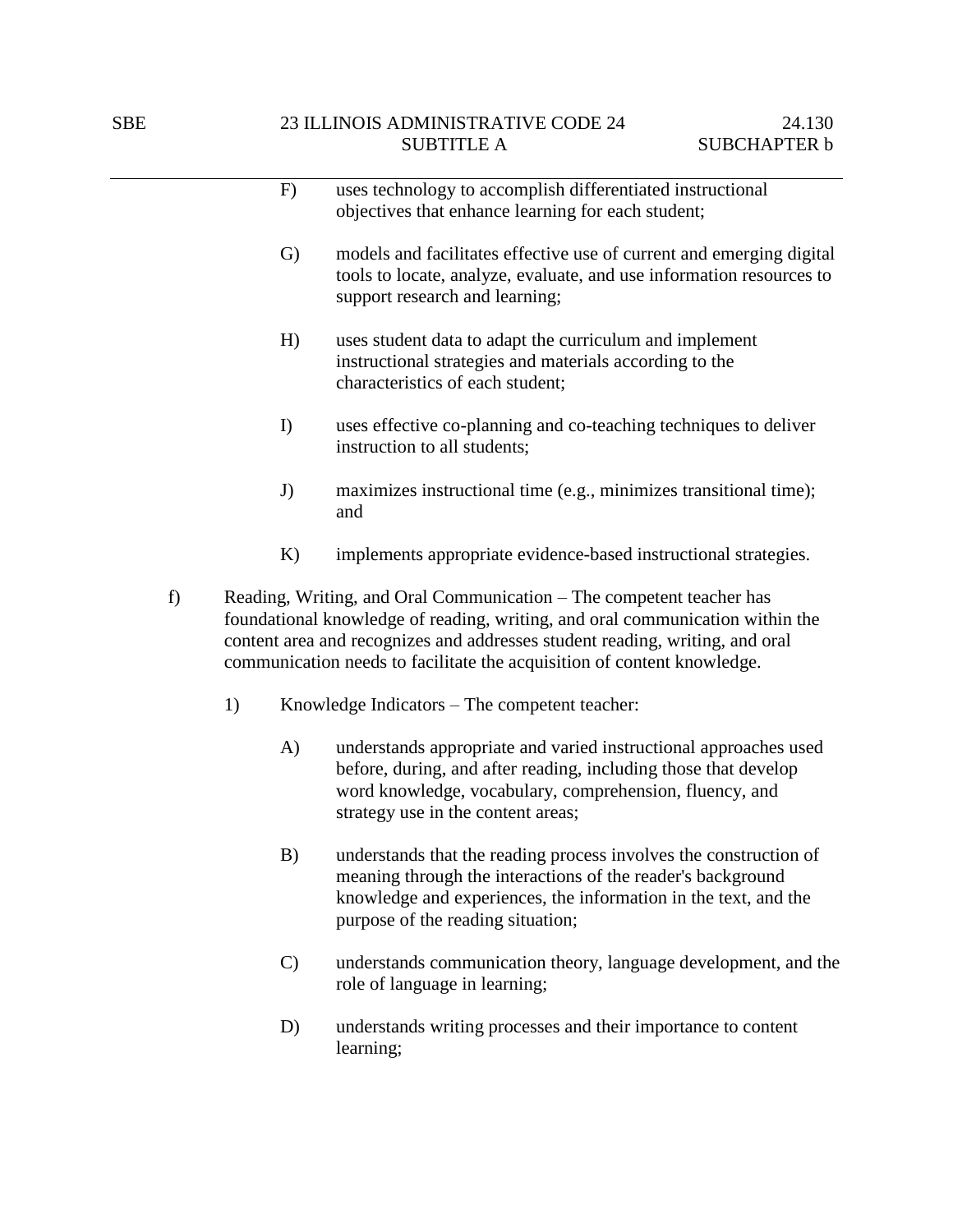|    | E)            | knows and models standard conventions of written and oral<br>communications;                                                                                                                                                                               |  |  |
|----|---------------|------------------------------------------------------------------------------------------------------------------------------------------------------------------------------------------------------------------------------------------------------------|--|--|
|    | F)            | recognizes the relationships among reading, writing, and oral<br>communication and understands how to integrate these<br>components to increase content learning;                                                                                          |  |  |
|    | G)            | understands how to design, select, modify, and evaluate a wide<br>range of materials for the content areas and the reading needs of<br>the student;                                                                                                        |  |  |
|    | H)            | understands how to use a variety of formal and informal<br>assessments to recognize and address the reading, writing, and oral<br>communication needs of each student; and                                                                                 |  |  |
|    | I)            | knows appropriate and varied instructional approaches, including<br>those that develop word knowledge, vocabulary, comprehension,<br>fluency, and strategy use in the content areas.                                                                       |  |  |
| 2) |               | Performance Indicators – The competent teacher:                                                                                                                                                                                                            |  |  |
|    | A)            | selects, modifies, and uses a wide range of printed, visual, or<br>auditory materials, and online resources appropriate to the content<br>areas and the reading needs and levels of each student (including<br>ELLs, and struggling and advanced readers); |  |  |
|    | B)            | uses assessment data, student work samples, and observations from<br>continuous monitoring of student progress to plan and evaluate<br>effective content area reading, writing, and oral communication<br>instruction;                                     |  |  |
|    | $\mathcal{C}$ | facilitates the use of appropriate word identification and<br>vocabulary strategies to develop each student's understanding of<br>content;                                                                                                                 |  |  |
|    | D)            | teaches fluency strategies to facilitate comprehension of content;                                                                                                                                                                                         |  |  |
|    | E)            | uses modeling, explanation, practice, and feedback to teach<br>students to monitor and apply comprehension strategies<br>independently, appropriate to the content learning;                                                                               |  |  |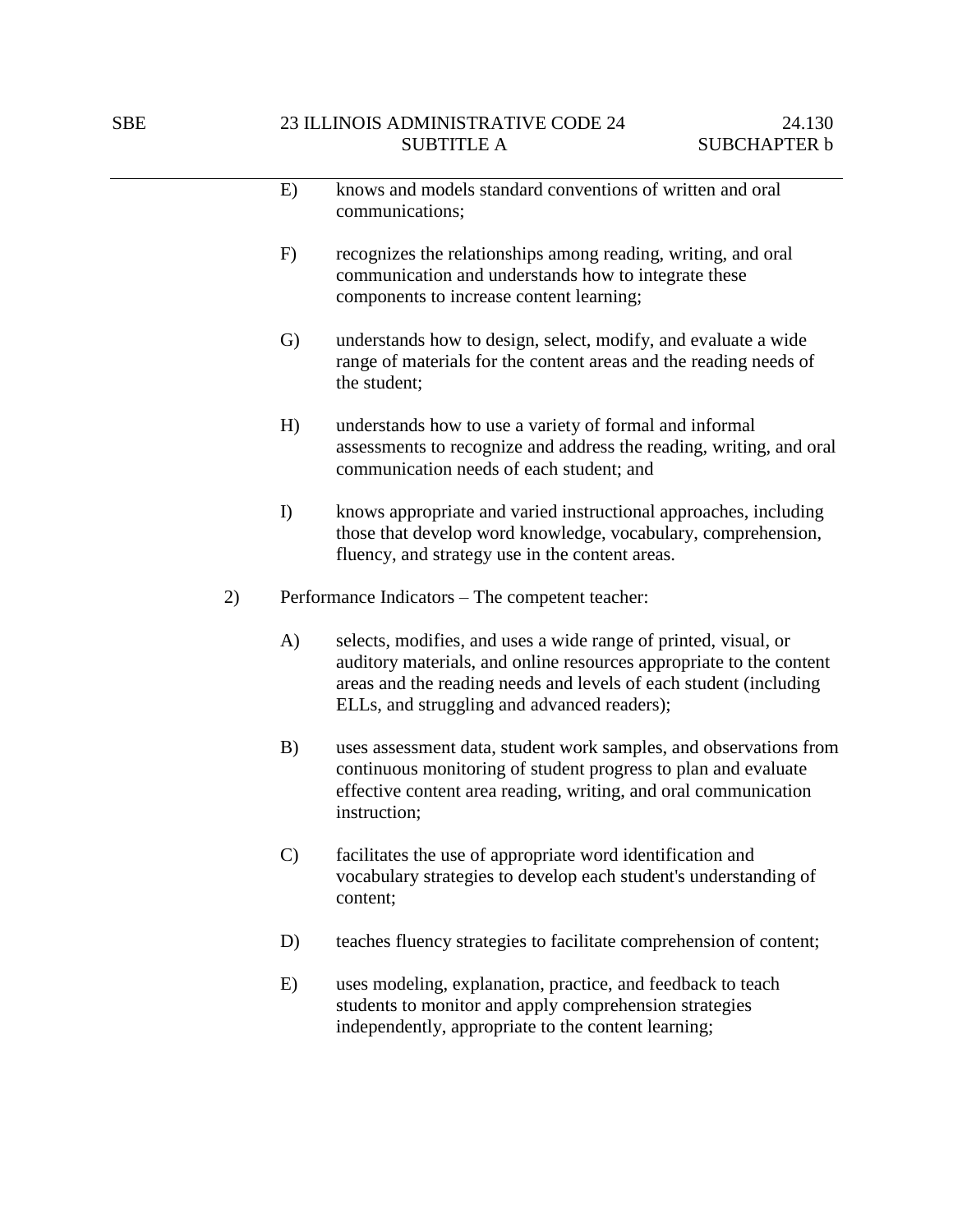|    |    | F)           | teaches students to analyze, evaluate, synthesize, and summarize<br>information in single texts and across multiple texts, including<br>electronic resources;                                                                                                                                                                                                                                   |
|----|----|--------------|-------------------------------------------------------------------------------------------------------------------------------------------------------------------------------------------------------------------------------------------------------------------------------------------------------------------------------------------------------------------------------------------------|
|    |    | $\mathrm{G}$ | teaches students to develop written text appropriate to the content<br>areas that utilizes organization (e.g., compare/contrast,<br>problem/solution), focus, elaboration, word choice, and standard<br>conventions (e.g., punctuation, grammar);                                                                                                                                               |
|    |    | H)           | integrates reading, writing, and oral communication to engage<br>students in content learning;                                                                                                                                                                                                                                                                                                  |
|    |    | I)           | works with other teachers and support personnel to design, adjust,<br>and modify instruction to meet students' reading, writing, and oral<br>communication needs; and                                                                                                                                                                                                                           |
|    |    | J)           | stimulates discussion in the content areas for varied instructional<br>and conversational purposes.                                                                                                                                                                                                                                                                                             |
| g) |    |              | Assessment – The competent teacher understands and uses appropriate formative<br>and summative assessments for determining student needs, monitoring student<br>progress, measuring student growth, and evaluating student outcomes. The<br>teacher makes decisions driven by data about curricular and instructional<br>effectiveness and adjusts practices to meet the needs of each student. |
|    | 1) |              | Knowledge Indicators – The competent teacher:                                                                                                                                                                                                                                                                                                                                                   |
|    |    | A)           | understands the purposes, characteristics, and limitations of<br>different types of assessments, including standardized assessments,<br>universal screening, curriculum-based assessment, and progress<br>monitoring tools;                                                                                                                                                                     |
|    |    | B)           | understands that assessment is a means of evaluating how students<br>learn and what they know and are able to do in order to meet the                                                                                                                                                                                                                                                           |

C) understands measurement theory and assessment-related issues, such as validity, reliability, bias, and appropriate and accurate scoring;

Illinois Learning Standards;

D) understands current terminology and procedures necessary for the appropriate analysis and interpretation of assessment data;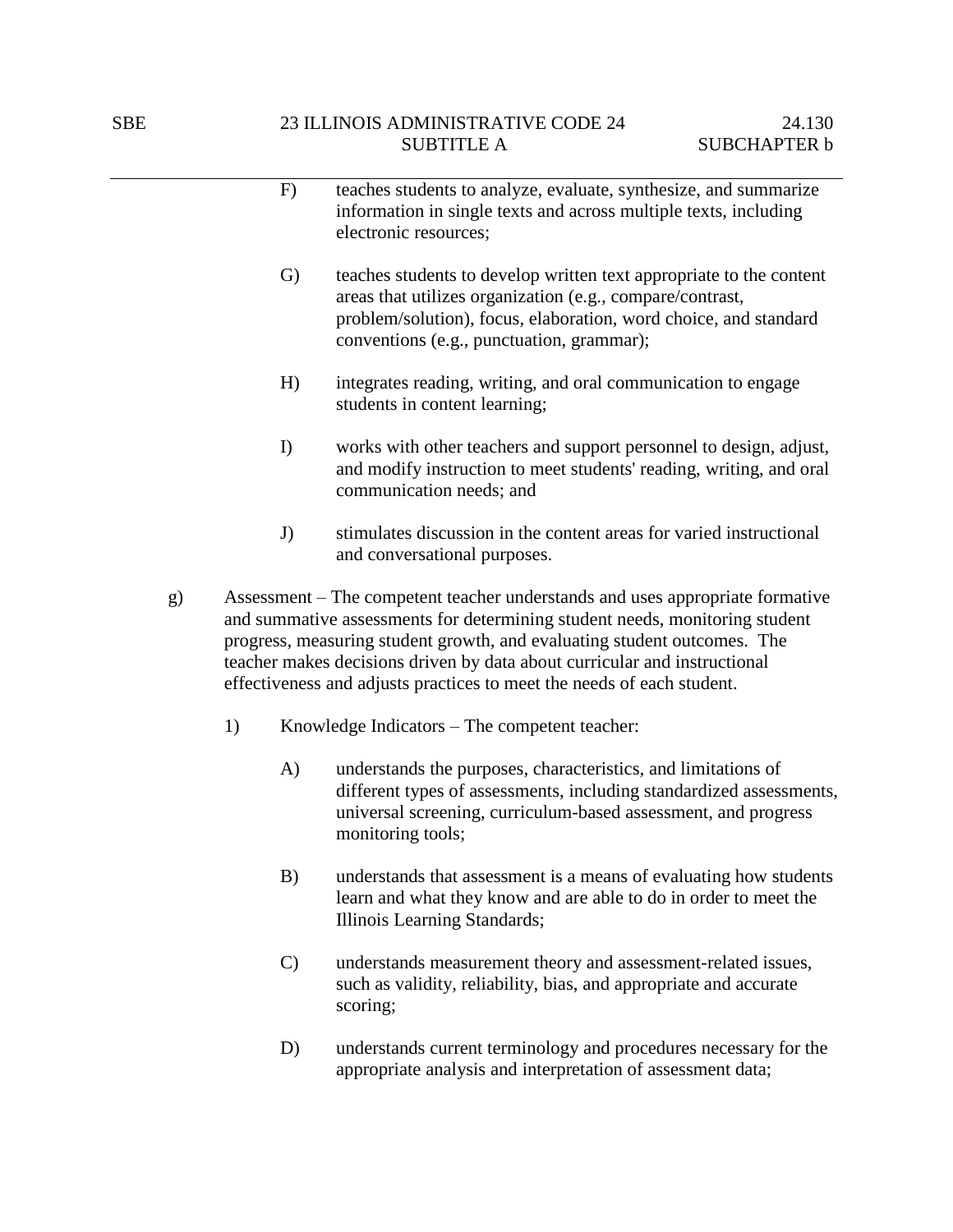|    | E)            | understands how to select, construct, and use assessment strategies<br>and instruments for diagnosis and evaluation of learning and<br>instruction;                                                                                                                                                                                                                                                            |
|----|---------------|----------------------------------------------------------------------------------------------------------------------------------------------------------------------------------------------------------------------------------------------------------------------------------------------------------------------------------------------------------------------------------------------------------------|
|    | F)            | knows research-based assessment strategies appropriate for each<br>student;                                                                                                                                                                                                                                                                                                                                    |
|    | G)            | understands how to make data-driven decisions using assessment<br>results to adjust practices to meet the needs of each student;                                                                                                                                                                                                                                                                               |
|    | H)            | knows legal provisions, rules, and guidelines regarding assessment<br>and assessment accommodations for all student populations; and                                                                                                                                                                                                                                                                           |
|    | I)            | knows assessment and progress monitoring techniques to assess<br>the effectiveness of instruction for each student.                                                                                                                                                                                                                                                                                            |
| 2) |               | Performance Indicators – The competent teacher:                                                                                                                                                                                                                                                                                                                                                                |
|    | A)            | uses assessment results to determine student performance levels,<br>identify learning targets, select appropriate research-based<br>instructional strategies, and implement instruction to enhance<br>learning outcomes;                                                                                                                                                                                       |
|    | B)            | appropriately uses a variety of formal and informal assessments to<br>evaluate the understanding, progress, and performance of an<br>individual student and the class as a whole;                                                                                                                                                                                                                              |
|    | $\mathcal{C}$ | involves students in self-assessment activities to help them become<br>aware of their strengths and needs and encourages them to<br>establish goals for learning;                                                                                                                                                                                                                                              |
|    | D)            | maintains useful and accurate records of student work and<br>performance;                                                                                                                                                                                                                                                                                                                                      |
|    | E)            | accurately interprets and clearly communicates aggregate student<br>performance data to students, parents or guardians, colleagues, and<br>the community in a manner that complies with the requirements of<br>the Illinois School Student Records Act [105 ILCS 10], 23 Ill.<br>Adm. Code 375 (Student Records), the Family Educational Rights<br>and Privacy Act (FERPA) (20 USC 1232g) and its implementing |

regulations (34 CFR 99; December 9, 2008);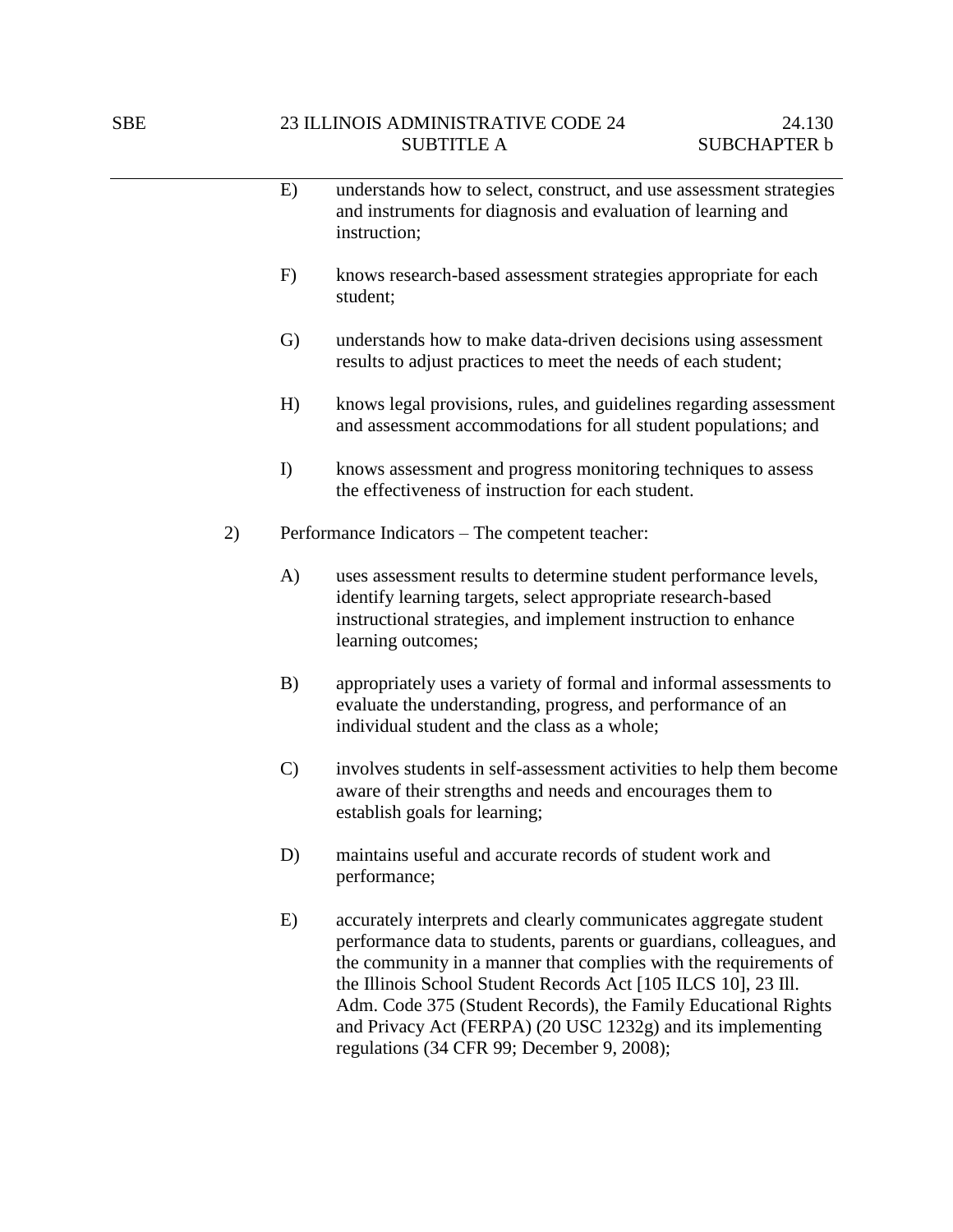|    |    | F)            | effectively uses appropriate technologies to conduct assessments,<br>monitor performance, and assess student progress;                                                                                                                                                                                                  |
|----|----|---------------|-------------------------------------------------------------------------------------------------------------------------------------------------------------------------------------------------------------------------------------------------------------------------------------------------------------------------|
|    |    | $\mathrm{G}$  | collaborates with families and other professionals involved in the<br>assessment of each student;                                                                                                                                                                                                                       |
|    |    | H)            | uses various types of assessment procedures appropriately,<br>including making accommodations for individual students in<br>specific contexts; and                                                                                                                                                                      |
|    |    | I)            | uses assessment strategies and devices that are nondiscriminatory,<br>and take into consideration the impact of disabilities, methods of<br>communication, cultural background, and primary language on<br>measuring knowledge and performance of students.                                                             |
| h) |    |               | Collaborative Relationships – The competent teacher builds and maintains<br>collaborative relationships to foster cognitive, linguistic, physical, and social and<br>emotional development. This teacher works as a team member with professional<br>colleagues, students, parents or guardians, and community members. |
|    | 1) |               | Knowledge Indicators – The competent teacher:                                                                                                                                                                                                                                                                           |
|    |    | A)            | understands schools as organizations within the larger community<br>context;                                                                                                                                                                                                                                            |
|    |    | B)            | understands the collaborative process and the skills necessary to<br>initiate and carry out that process;                                                                                                                                                                                                               |
|    |    | $\mathcal{C}$ | collaborates with others in the use of data to design and implement<br>effective school interventions that benefit all students;                                                                                                                                                                                        |
|    |    | D)            | understands the benefits, barriers, and techniques involved in<br>parent and family collaborations;                                                                                                                                                                                                                     |
|    |    | E)            | understands school- and work-based learning environments and the<br>need for collaboration with all organizations (e.g., businesses,<br>community agencies, nonprofit organizations) to enhance student<br>learning;                                                                                                    |

F) understands the importance of participating on collaborative and problem-solving teams to create effective academic and behavioral interventions for all students;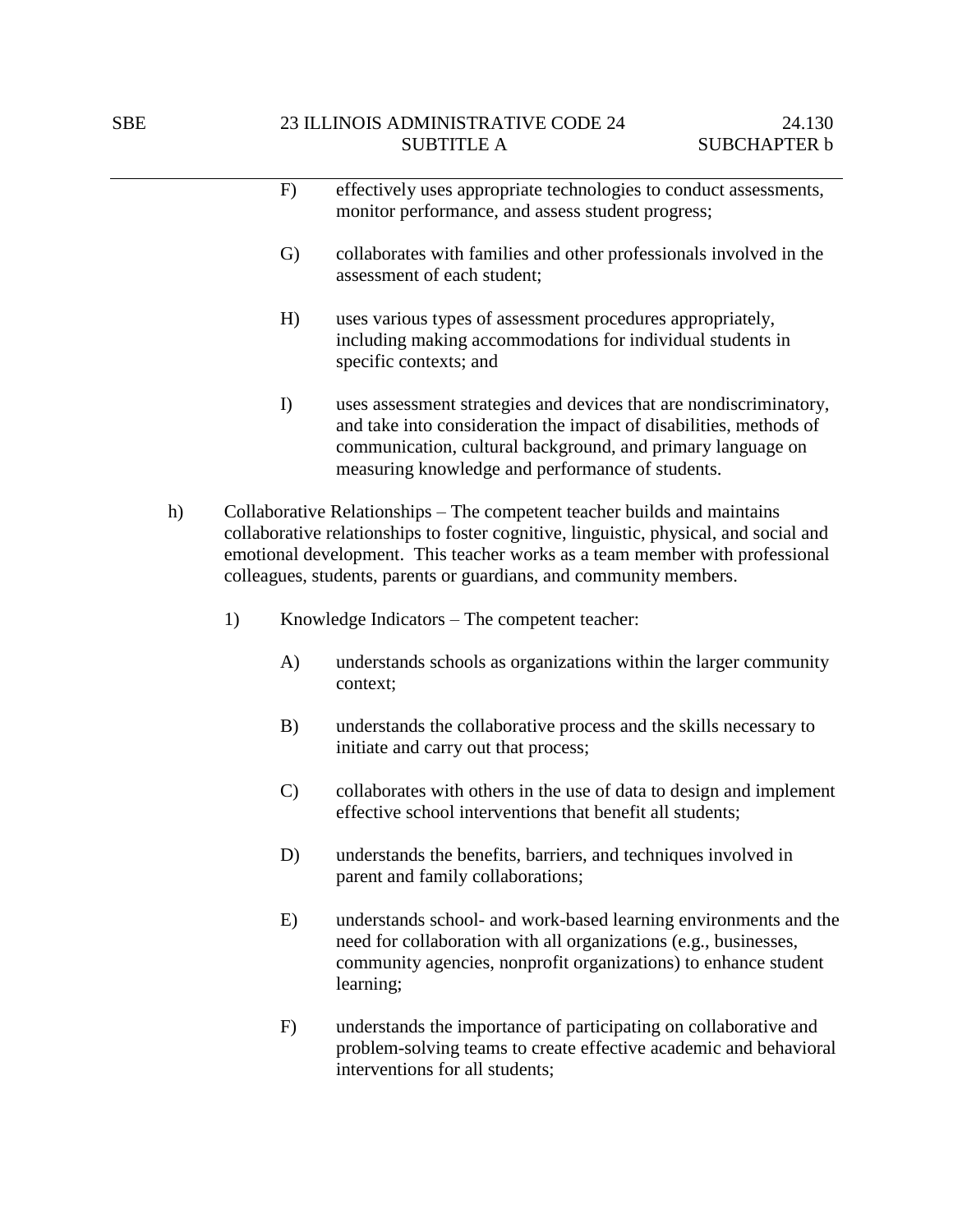|    | G)            | understands the various models of co-teaching and the procedures<br>for implementing them across the curriculum;                                                                                                                                   |
|----|---------------|----------------------------------------------------------------------------------------------------------------------------------------------------------------------------------------------------------------------------------------------------|
|    | H)            | understands concerns of families of students with disabilities and<br>knows appropriate strategies to collaborate with students and their<br>families in addressing these concerns; and                                                            |
|    | I             | understands the roles and the importance of including students<br>with disabilities, as appropriate, and all team members in planning<br>individualized education programs (i.e, IEP, IFSP, Section 504<br>plan) for students with disabilities.   |
| 2) |               | Performance Indicators - The competent teacher:                                                                                                                                                                                                    |
|    | A)            | works with all school personnel (e.g., support staff, teachers,<br>paraprofessionals) to develop learning climates for the school that<br>encourage unity, support a sense of shared purpose, show trust in<br>one another, and value individuals; |
|    | B)            | participates in collaborative decision-making and problem-solving<br>with colleagues and other professionals to achieve success for all<br>students;                                                                                               |
|    | $\mathcal{C}$ | initiates collaboration with others to create opportunities that<br>enhance student learning;                                                                                                                                                      |
|    | D)            | uses digital tools and resources to promote collaborative<br>interactions;                                                                                                                                                                         |
|    | E)            | uses effective co-planning and co-teaching techniques to deliver<br>instruction to each student;                                                                                                                                                   |
|    | F)            | collaborates with school personnel in the implementation of<br>appropriate assessment and instruction for designated students;                                                                                                                     |
|    | G)            | develops professional relationships with parents and guardians that<br>result in fair and equitable treatment of each student to support<br>growth and learning;                                                                                   |
|    | H)            | establishes respectful and productive relationships with parents or<br>guardians and seeks to develop cooperative partnerships to                                                                                                                  |

promote student learning and well-being;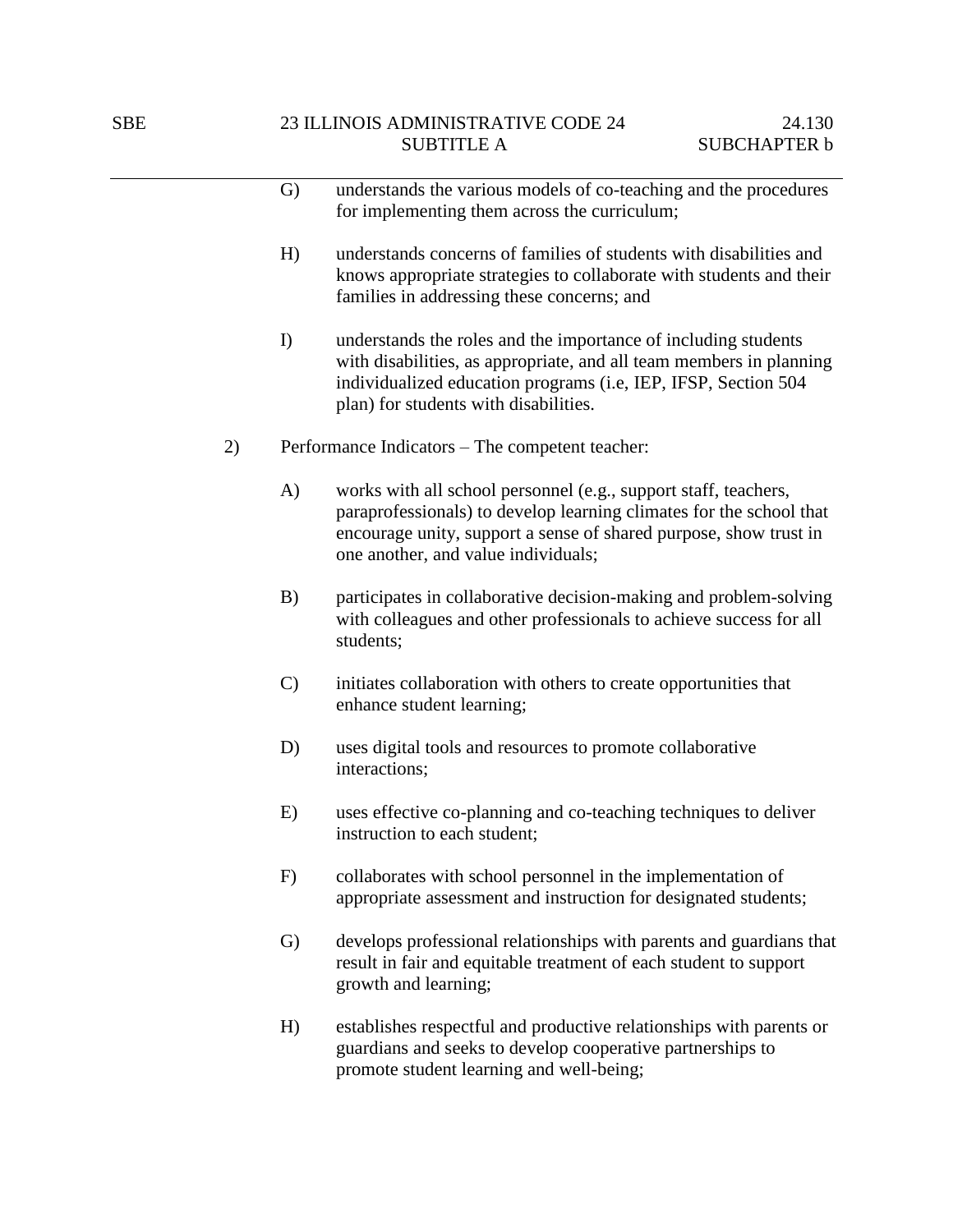|              |             | I             | uses conflict resolution skills to enhance the effectiveness of<br>collaboration and teamwork;                                                                                                                                                                                                                                                    |
|--------------|-------------|---------------|---------------------------------------------------------------------------------------------------------------------------------------------------------------------------------------------------------------------------------------------------------------------------------------------------------------------------------------------------|
|              |             | J)            | participates in the design and implementation of individualized<br>instruction for students with special needs (i.e., IEPs, IFSP,<br>transition plans, Section 504 plans), ELLs, and students who are<br>gifted; and                                                                                                                              |
|              |             | K)            | identifies and utilizes community resources to enhance student<br>learning and to provide opportunities for students to explore career<br>opportunities.                                                                                                                                                                                          |
| $\mathbf{i}$ | profession. |               | Professionalism, Leadership, and Advocacy – The competent teacher is an ethical<br>and reflective practitioner who exhibits professionalism; provides leadership in<br>the learning community; and advocates for students, parents or guardians, and the                                                                                          |
|              | 1)          |               | Knowledge Indicators – The competent teacher:                                                                                                                                                                                                                                                                                                     |
|              |             | A)            | evaluates best practices and research-based materials against<br>benchmarks within the disciplines;                                                                                                                                                                                                                                               |
|              |             | B)            | knows laws and rules (e.g., mandatory reporting, sexual<br>misconduct, corporal punishment) as a foundation for the fair and<br>just treatment of all students and their families in the classroom<br>and school;                                                                                                                                 |
|              |             | $\mathcal{C}$ | understands emergency response procedures as required under the<br>School Safety Drill Act [105 ILCS 128], including school safety<br>and crisis intervention protocol, initial response actions (e.g.,<br>whether to stay in or evacuate a building), and first response to<br>medical emergencies (e.g., first aid and life-saving techniques); |
|              |             | D)            | identifies paths for continuous professional growth and<br>improvement, including the design of a professional growth plan;                                                                                                                                                                                                                       |
|              |             | E)            | is cognizant of his or her emerging and developed leadership skills<br>and the applicability of those skills within a variety of learning<br>communities;                                                                                                                                                                                         |
|              |             | F)            | understands the roles of an advocate, the process of advocacy, and<br>its place in combating or promoting certain school district practices<br>affecting students;                                                                                                                                                                                |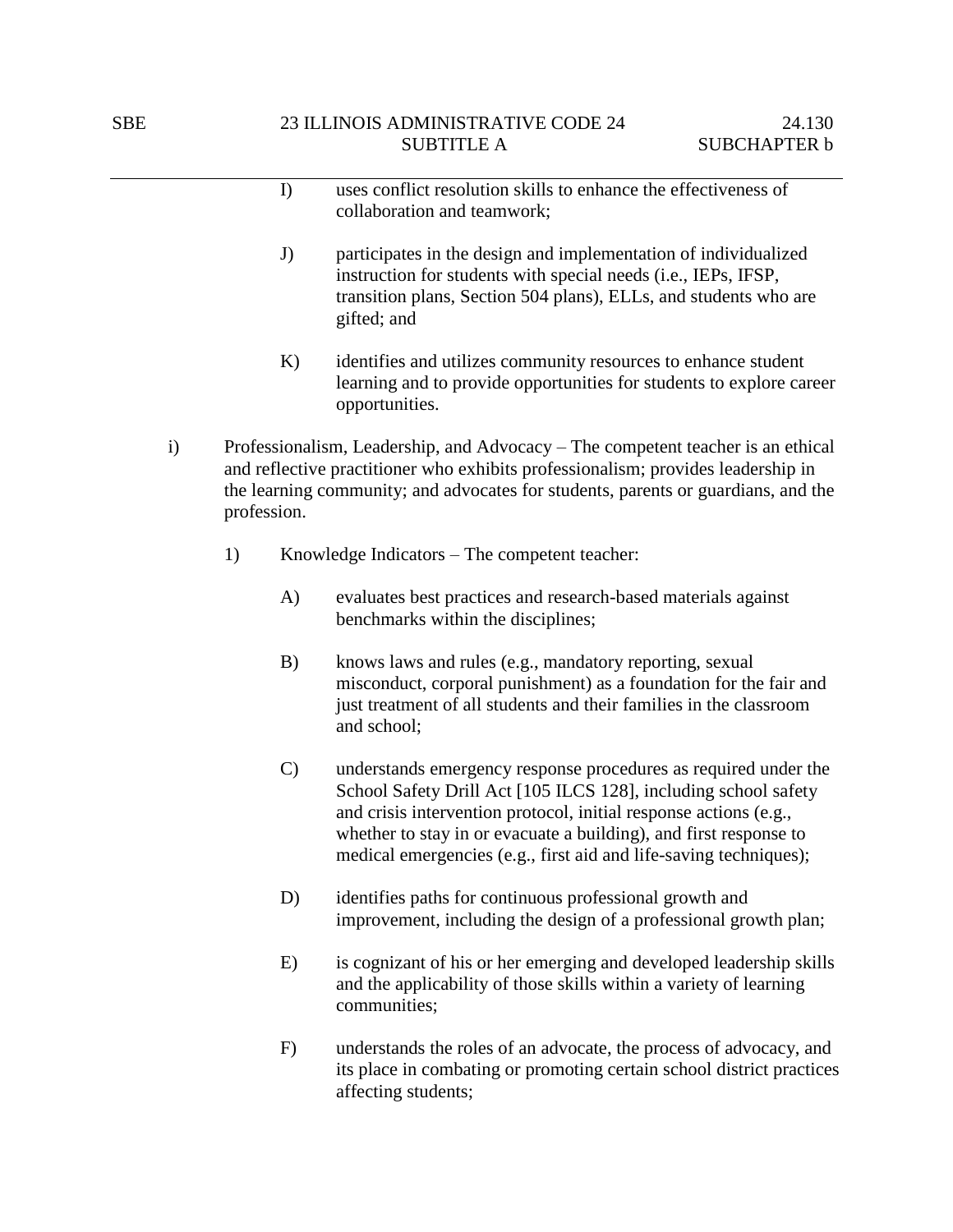- G) understands local and global societal issues and responsibilities in an evolving digital culture; and
- H) understands the importance of modeling appropriate dispositions in the classroom.
- 2) Performance Indicators The competent teacher:
	- A) models professional behavior that reflects honesty, integrity, personal responsibility, confidentiality, altruism and respect;
	- B) maintains accurate records, manages data effectively, and protects the confidentiality of information pertaining to each student and family;
	- C) reflects on professional practice and resulting outcomes; engages in self-assessment; and adjusts practices to improve student performance, school goals, and professional growth;
	- D) communicates with families, responds to concerns, and contributes to enhanced family participation in student education;
	- E) communicates relevant information and ideas effectively to students, parents or guardians, and peers, using a variety of technology and digital-age media and formats;
	- F) collaborates with other teachers, students, parents or guardians, specialists, administrators, and community partners to enhance students' learning and school improvement;
	- G) participates in professional development, professional organizations, and learning communities, and engages in peer coaching and mentoring activities to enhance personal growth and development;
	- H) uses leadership skills that contribute to individual and collegial growth and development, school improvement, and the advancement of knowledge in the teaching profession;
	- I) proactively serves all students and their families with equity and honor and advocates on their behalf, ensuring the learning and well-being of each child in the classroom;